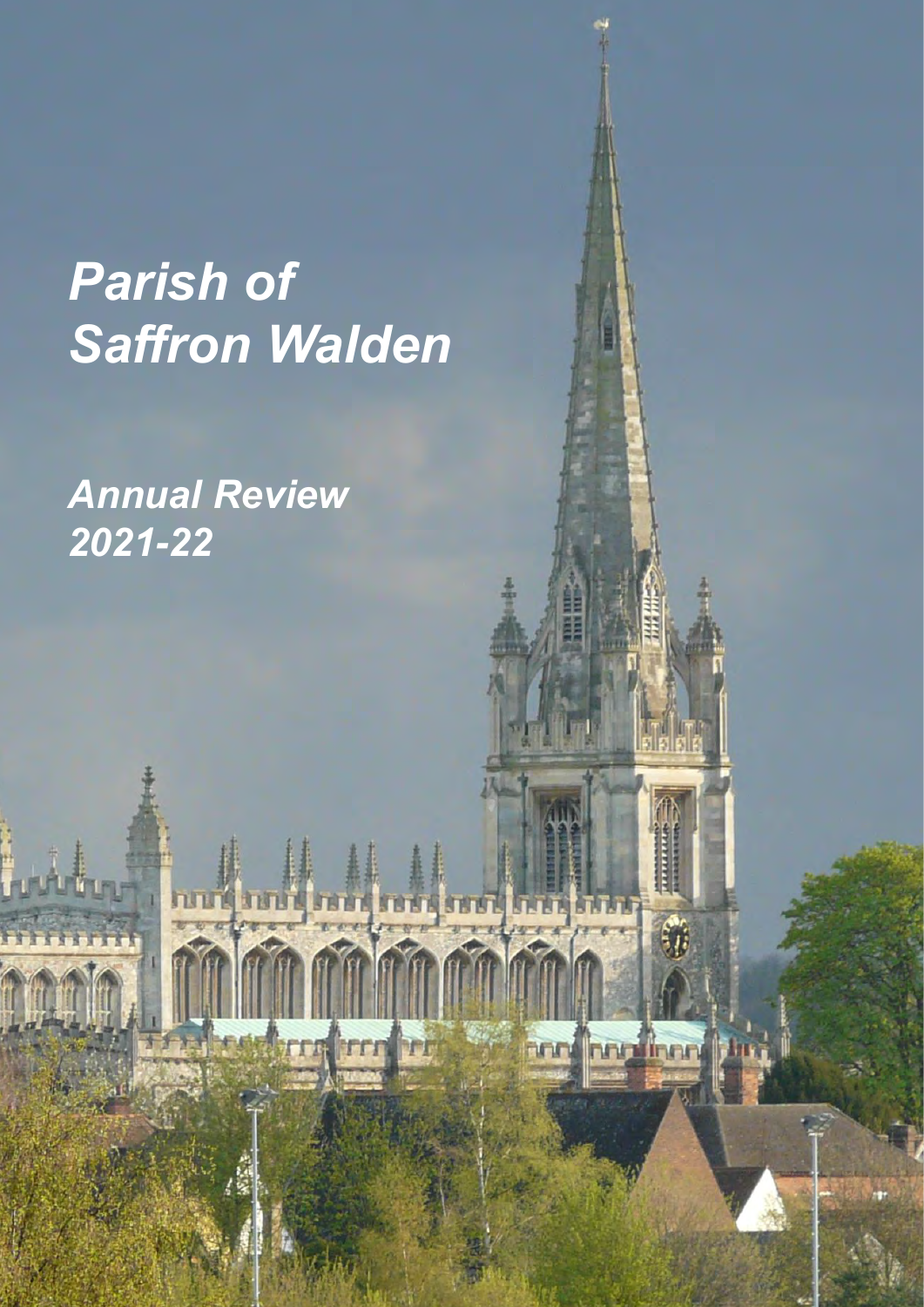## **Parish of Saffron Walden Annual Review 2021-22**

## <span id="page-1-0"></span>**Contents**

| St. Mary's Guiding (7thsaffronwaldenguides@gmail.com)  28 |  |
|-----------------------------------------------------------|--|
|                                                           |  |
|                                                           |  |
|                                                           |  |
|                                                           |  |
|                                                           |  |
|                                                           |  |
|                                                           |  |
|                                                           |  |
|                                                           |  |
|                                                           |  |
|                                                           |  |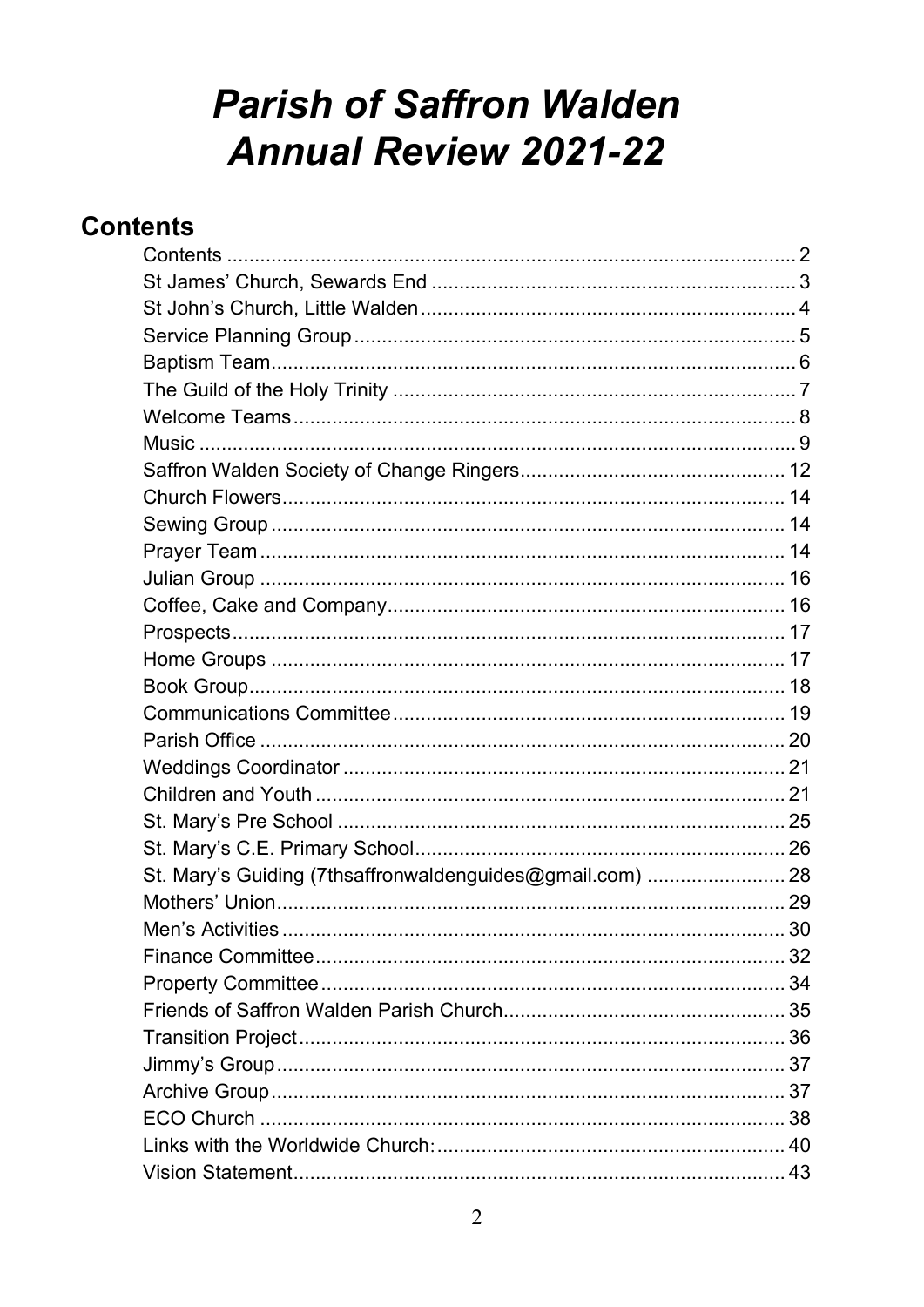## **Parish of Saffron Walden Annual Review 2021-22**

This review has been compiled for the Annual Parochial Church Meeting to reflect the passion, enthusiasm and dedication within the three churches and in the various groups and committees and so provide a flavour of activities throughout the Parish.

The Covid 19 pandemic has continued to have a significant impact across our community with sometimes rapid changes in plans in response to the latest situation. I'd like to thank everyone for humouring my requests for an update and say how much I enjoy reading all the responses.

#### *Lisa Brook PCC Secretary*

### <span id="page-2-0"></span>**St James' Church, Sewards End**

Due to Covid, 2021 was again hardly "business as usual" but notwithstanding this we soldiered on regardless - well, regardless other than social distancing, no post Service coffee for much of the year, compulsory masks and an element of fear all round!!

The congregation levels remain pretty constant – perhaps a little down overall which we hope is mostly due to Covid and St James seems to be in a healthy condition but as with most churches, the congregation is not getting any younger and it would be nice to see some further potential replenishment taking place. Services are slowly returning to normal, and we are now having coffee and biscuits after each service.

During the year there was one wedding and the funeral of church member, Malcolm Rumsey. There were no christenings.

Both the church and the hall have been redecorated and gutter clearance carried out. We are grateful to those who look after the maintenance of the church and garden. The Parish Council have returned to having live meetings in the church hall on the first Tuesday of each month. This link with St James is a good thing as well as the income it generates.

We have been given a small period table by Damian and Victoria Gobey to use for the Registration of weddings which saves us from bringing one in from outside.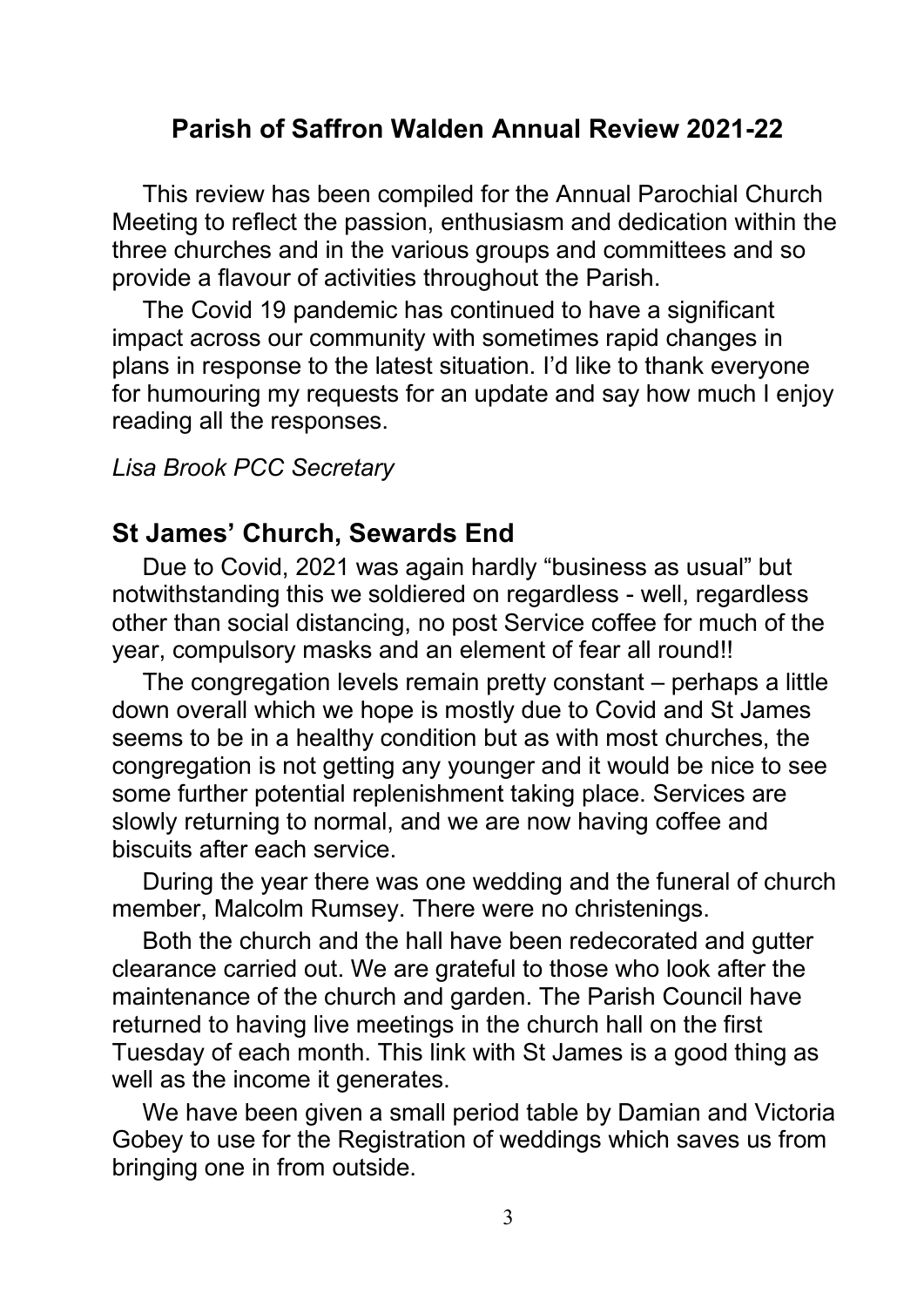From the Deputy Wardens' perspective the Committee has been very supportive of the two of us as indeed has the whole congregation. All of us have been very well served by Chris Bishop to whom we are very grateful. The continuity Chris provides – as well as his excellence – are so important.

Our outreach activities post Covid – if indeed that is the case – include the Youth Club operating again and the Coffee Mornings being reinstated and we are very grateful to those who give their time to such good ventures. The annual carol singing, which was held outside the village hall this year, was a great success with it raising a fair amount of money for charity. This static format is likely to become the norm in future.

We remain in a sound financial position and the church and hall fabric are generally sound. Looking forward we do not anticipate any major fabric issues but at some point the roof – which has a small intermittent leak - will require attention so we do need to maintain a healthy fabric fund.

Gilly Bamber has stepped down as Treasurer and we thank her for the work she has done in this connection for several years. Judith Hasler has been elected as her replacement and Sue Powell has been elected as Secretary. Our thanks to both for standing.

In summary a good year in the circumstances so thanks to all.

#### *Mike Dean and Lynne Ketteridge - Deputy Wardens*

## <span id="page-3-0"></span>**St John's Church, Little Walden**

During the last year Covid has continued to have a major impact on services, but we were delighted to have been able to get back to regularly meeting in the church and to finally be able to sing our praises once more. Highlights included being able to hold a remembrance service and a carol service at Christmas – where we gathered outside of the church with hot drinks in hand to safely join in some festive carol singing. We did have some difficult times in the village and Covid has left its mark claiming the life of at least one long term resident. The village has a strong community both within and outside of the church and this has been a great comfort for those who have struggled. We look forward to a more normal year ahead of us, God willing, but would like to give our heartfelt thanks to Michael Lovegrove who continues to lead us for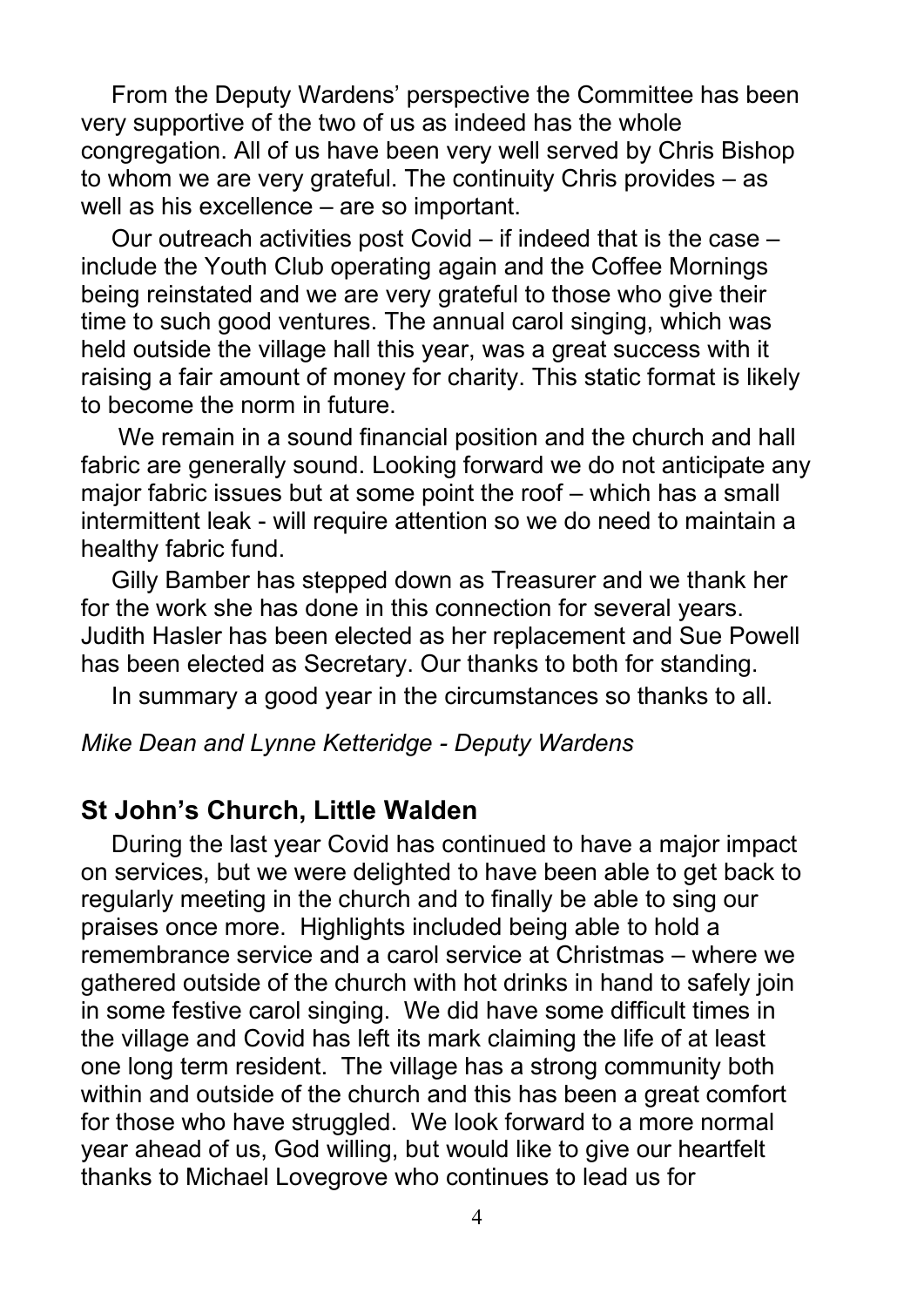communion services and provide us with all manner of support and encouragement for which we are hugely grateful.

*Tracey Nicholls*

## <span id="page-4-0"></span>**Service Planning Group**

The Service Planning Group (SPG) was established in September 2020 to coordinate the return to in-church worship after the extended closure during the Covid 19 lockdown. By the end of 2020, we had established a hybrid pattern of in-church and online services requiring a significant amount of planning of liturgy, music and practical logistics which the group was managing effectively. In January and February 2021, services reverted to online only as Covid cases peaked again but now we were able to livestream services directly from St Mary's using our new cameras and sound system. The SPG met regularly to ensure that high quality services were streamed whilst ensuring that those leading in church were kept safe.

On 3rd March the Bishop of Colchester, Roger Morris, installed and inducted Jeremy Trew as the new Rector and Area Dean of Saffron Walden in a rich online service combining a small number of clergy, musicians and lay representatives in church with prerecorded welcomes and choir items. The following Sunday we were finally able to welcome congregation members back in church, albeit with restricted numbers. The Rector quickly confirmed that he would appreciate the continuing support of the SPG to assist in developing the pattern of worship once again whilst navigating the varying implications of Covid restrictions. Congregations were still restricted to between 70 and 100 in church so many people were still reliant on the online services; a larger team of technical support was recruited to cover both the zoom verger and in-church audiovisual roles.

On Easter Day, we held two services, at 8am and 10am, for the first time since lockdown: the Covid risk assessments included sanitizing between services as well as managing the increasing congregations. On 18th April, we held a Service of Commemoration in church to for HRH Prince Philip, Duke of Edinburgh. We were thankful that St Mary's could once again play its part in marking a significant national event with a civic service. In June we resumed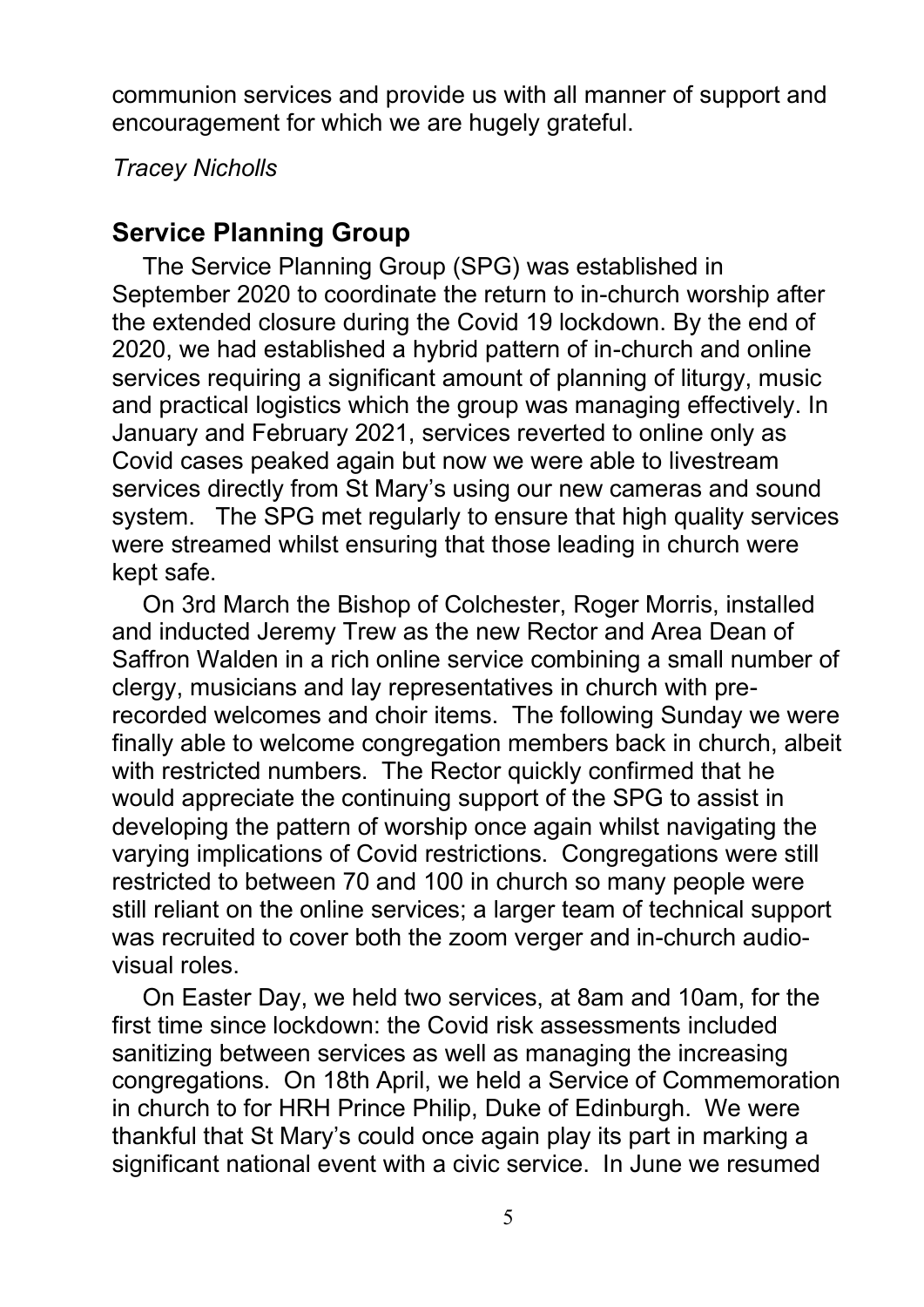regular 8am and 10am services in church albeit with restricted numbers and just a few singers from the choir.

It was a relief and joy to have the restrictions on congregation size and singing lifted from August. During the autumn months of 2021, we were able to build back to a more normal service pattern including both morning and evening services as well as all the special services around Remembrance, Advent and Christmas.

SPG continued to coordinate the logistics of each service to keep the congregation safe whilst providing a rich diet of worship within the resources of our ministry team, both ordained and lay. Continuing issues include

- guidance on the use of sanitiser and masks
- administration of communion currently by intincted wafers from a small altar in the nave
- enabling the choir and other musicians to lead worship effectively
- livestreaming of at least one service each Sunday
- planning the reintroduction of processions and other movement during services
- welcoming back larger congregations whilst providing safe areas for those who need additional covid precautions

At the November PCC meeting it was agreed that the longer-term strategic planning and review work of the twice-yearly Worship committee be absorbed into the work of the Services Planning Group. The Worship committee will be discontinued and the SPG, as a task group, will submit matters for decision making to the Rector, the churchwardens or the PCC as appropriate as the need arises.

## *Judith Hasler*

## <span id="page-5-0"></span>**Baptism Team**

When baptisms resumed at the beginning of June last year, Jeremy was kept busy with 4 services in that month alone, as well as a 'Thanksgiving for the gift of a child' service for Rachel and Sam's daughter, Magdalene. Whilst baptisms did not continue at that pace, between June and mid-November there were twelve child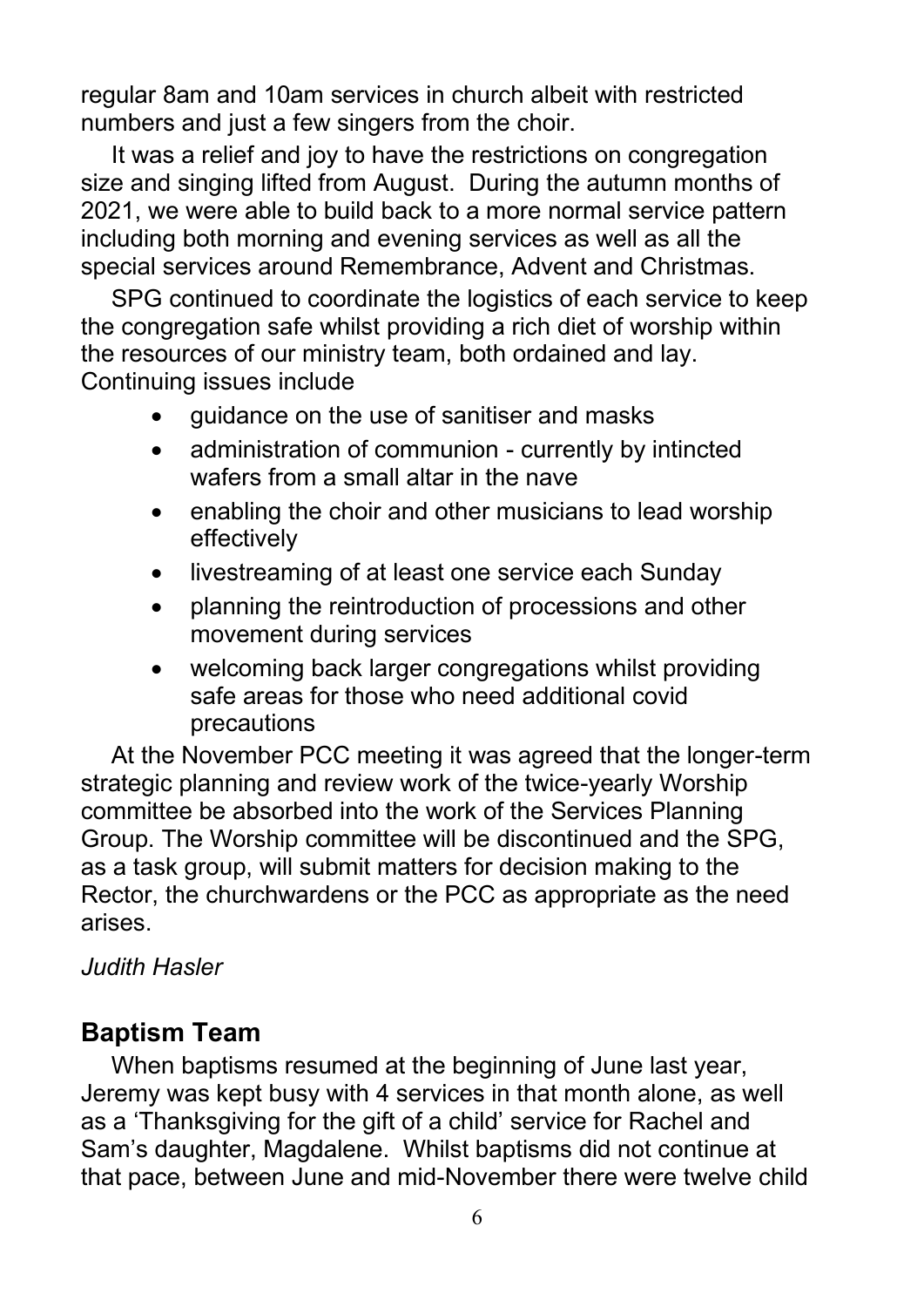baptisms at St. Mary's. Three of these formed part of 10am services with the remaining nine at midday. By and large the family groups have been smaller than before the pandemic, but the 'Tech Team' provided live-streaming especially in June and July (while we still had restrictions) to those families who found it enabled family and friends unable to attend to participate remotely.

The baptism team has yet to resume visiting families in their homes, but during the course of summer 2019 meetings were sometimes held at St Mary's during the day. This had the advantage that many aspects of our services could be explained in situ which was particularly appreciated by parents not familiar with St Mary's.

We are currently experiencing a winter lull, but there are three baptisms planned for March and several families hoping for summer baptisms.

### *Lesley Lancaster*

## <span id="page-6-0"></span>**The Guild of the Holy Trinity**

The Guild of Servers at St Mary's has existed for generations but since the start of the Covid epidemic, in January 2020, the Guild has needed to operate in a completely new manner. I have served as a member of the Guild for over 40 years and there has been no period, until now, when the presiding priest has not been assisted by a Sub-Deacon and servers. However, it is worth recording the purpose of the Guild of Servers, the way it has operated in more normal times, and the effects of 'lock-down' on how we serve at the present time.

The Servers fulfil an important role in the liturgy of St Mary's. Traditionally the members of the Guild serve at the services of Holy Communion every Sunday at 08.00am and at 10.00am to support the presiding priest. We, the Servers, are conscious that, in assisting the priest at the Altar, we are also leading the congregation in worship. The Guild draws its members from all areas of the Church family of St Mary's, and St James and St John's – the PCC, welcomers, sidemen and women, bell-ringers, the Baptism group, and others.

The Guild has a small team of Sub-Deacons who serve in turn at the 08.00am (1662) Holy Communion. A bigger group traditionally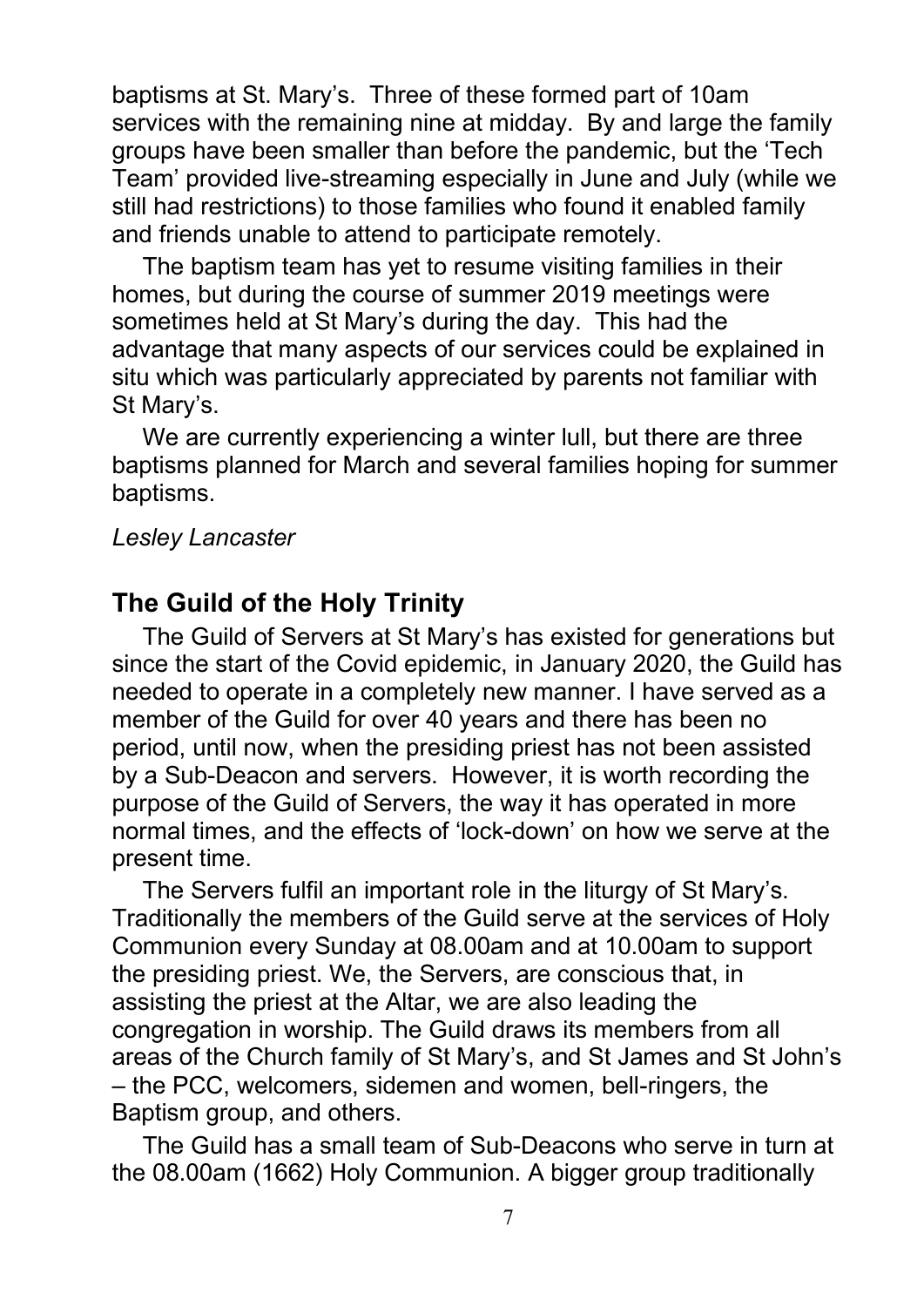provided a Team Leader, two Sub-Deacons and a Crucifer at the 10.00a.m Eucharist. At this service the Sub-Deacons administer two chalices at the main Altar with a third accompanying a second Priest, Deacon or Ordinand to offer the Chalice at the additional station in the South Chapel. On occasion, if there is no second priest, we need to call upon a fourth Sub-Deacon to administer in the South Chapel.

Since 'lock-down' the administration of the Communion elements has needed to change. We are all aware that Communion is given from the bottom of the Chancel steps by the priest and one subdeacon only, and with a minimum of ritual – no procession, no offertory, and no ablutions at the end. With one only sub-deacon needed to assist the priest, the number of Sundays a member of the Guild is asked to serve has reduced noticeably. However, during this period a number Guild members have retired and I wish to record our sincere thanks for the many years of faithful service given by Hamish Walker, Stewart Hodgson, Lawrence Gooderham, John Mumford and Mark Robarts.

Although we are fortunate to have a good group of servers, we all also have other responsibilities in St Mary's, or in other Churches. To balance these various commitments, members serve only on Sundays when they are free of other church and/or family commitments. However now, because of retirements, we need two or three people to serve at the 08.00 1662 Holy Communion services. If you are interested in assisting in worship by becoming a Server serving at the Altar, please do contact me. We are happy to welcome new members.

We look forward to serving again at the Altar, assisting Rector Jeremy and the clergy team, when a more normal and traditional pattern of services resumes.

#### *Noel Starr*

#### <span id="page-7-0"></span>**Welcome Teams**

The most important role of a Welcomer/Sidesperson is to welcome the congregation, whether they are regulars or newcomers, young or old, families or on their own. That welcome sets the tone for the service that follows.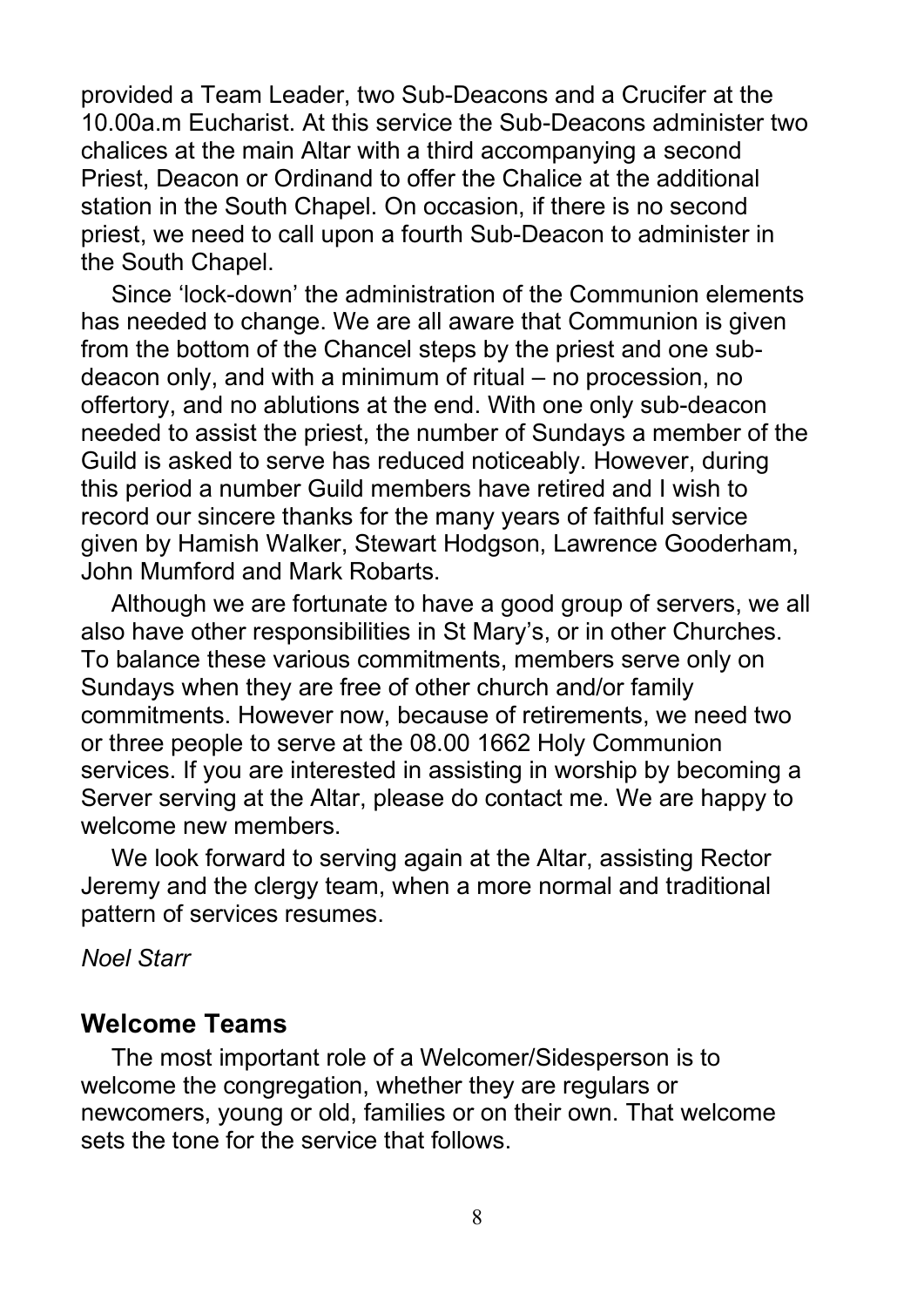This has been a really difficult year having to deal with the consequences of the pandemic especially with government legislation changing from week to week but with guidance from the Wardens the teams have quickly adjusted their roles.

Currently there are over forty volunteers on the Welcoming list, some volunteering just for a few of our many special services during the course of the year but 30 of them are part of the regular teams you see, for instance, at the 8am and 10am services every Sunday.

The 10am team consists of 6 people although we are still recruiting for a few, should you feel you would like to join us please let me know. For the special services, the Remembrance Service for instance, this number can be as many as 14-16 when up to 900 people could be in the congregation. Over the Christmas and Easter periods extra volunteering is required for many more services both on the Sundays and other days of the week.

Currently we are re-vamping the Ministry of Welcome leaflet which lists all the tasks for both Team Leaders and Team Members and believe me there is a lot that goes on behind the scenes. Not arduous tasks but all needing to be completed before, during and after the service.

Having taken on the role of co-ordinator during this last year I am even more appreciative of the planning that goes on, many months in advance, and cannot thank all the volunteers enough for giving their time, sometimes at short notice, to be there to give everyone that special welcome to St Mary's and for the support they give to me. Take a look next time you arrive or leave Church you will always see a Welcomer, handing out service sheets, greeting someone, helping someone up the steps, showing someone to a seat, having a sometimes much needed friendly chat. They will always be there.

#### *Pamela Mugliston*

#### <span id="page-8-0"></span>**Music**

It's been a mixed year for us all, though I can safely say that we have grown and learnt from the new reality of a world which has changed so much in just two years. Music is a uniting force for good, a working mantra should be "I will sing of loyalty and of justice; to Thee, O Lord, I will sing." - Ps 101:1.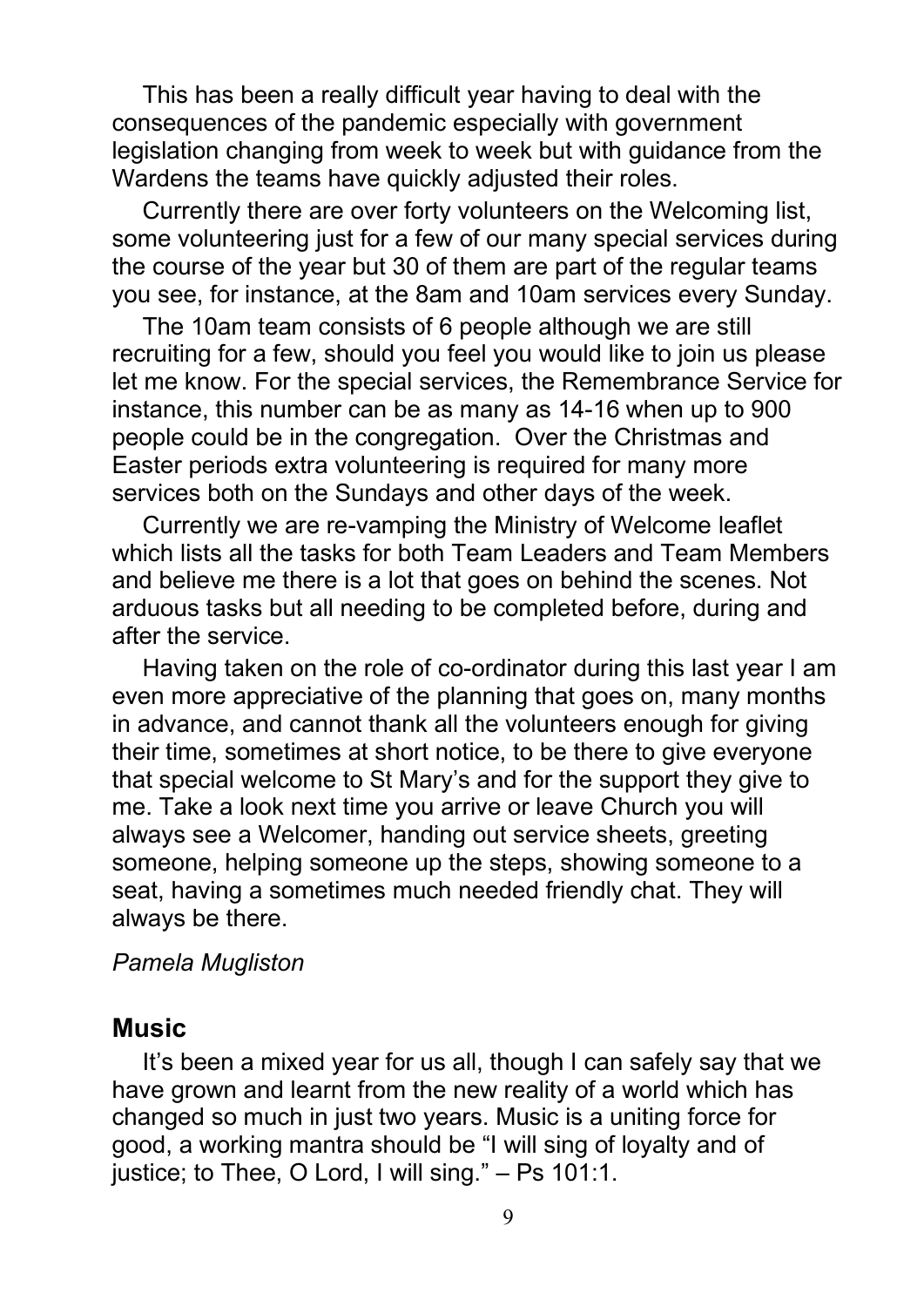Music at St Mary's thankfully continues on a strong footing, this is largely down to the sheer hard work and determination of a number of extremely kind, generous and committed people.

Joyful Noise is re-establishing itself and it has been a joy to see the progress which this choir has made in such a short period of time. Lizzie Bennett, leader of Joyful Noise writes "Joyful Noise restarted in October 2021 and has been meeting weekly in term time with a small but enthusiastic group of children. They have worked on songs specific to the season as well as more general pieces, with action songs being particularly popular!" more recently they have produced a short music video in support of Ukraine. Lizzie has done a fantastic job so far and we can't wait to see how things develop over the coming year.

Numbers in the Junior Choir are healthy, and we have developed a plan for further recruitment later in the year. Covid has unfortunately continued to affect music substantially, though a plan is currently also underway for the full integration of the Junior Choir back to the original routine from pre-Covid days. They are a great group to work and always keep us on our toes! My heartfelt thanks go to Alison Lawrence for her help with this group.

The choral scholars and adult choir have amazingly continued to go from strength to strength. The adult choir is running at close to capacity and I am extremely proud of their sheer tenacity for 'sticking at it' through the pandemic. Two years ago, I honestly feared the worst for choral music and there were 'head in hand' times when we simply didn't know how to cope with the latest wave of Covid. The adult choir 'went with it' and have experimented in ways of singing and being together: from starting on Zoom, cut and splice recordings, to socially distancing throughout the nave (this has some logistical problems, I can tell you!!), to rehearsing with the evening bird chorus on the front lawn in the graveyard, to finally being back in church. There is still some way to go with this, though I am more confident than ever that we will all make it back musically in one piece.

Encouraged by the few outdoor practices on summery evenings we decided to hold a Come and Sing Fauré Requiem at the end of the summer term. This was well attended and felt like a real dose of normality at last. Funds raised from this went in their entirety to the church – church funds took a real hit during Covid. A single concert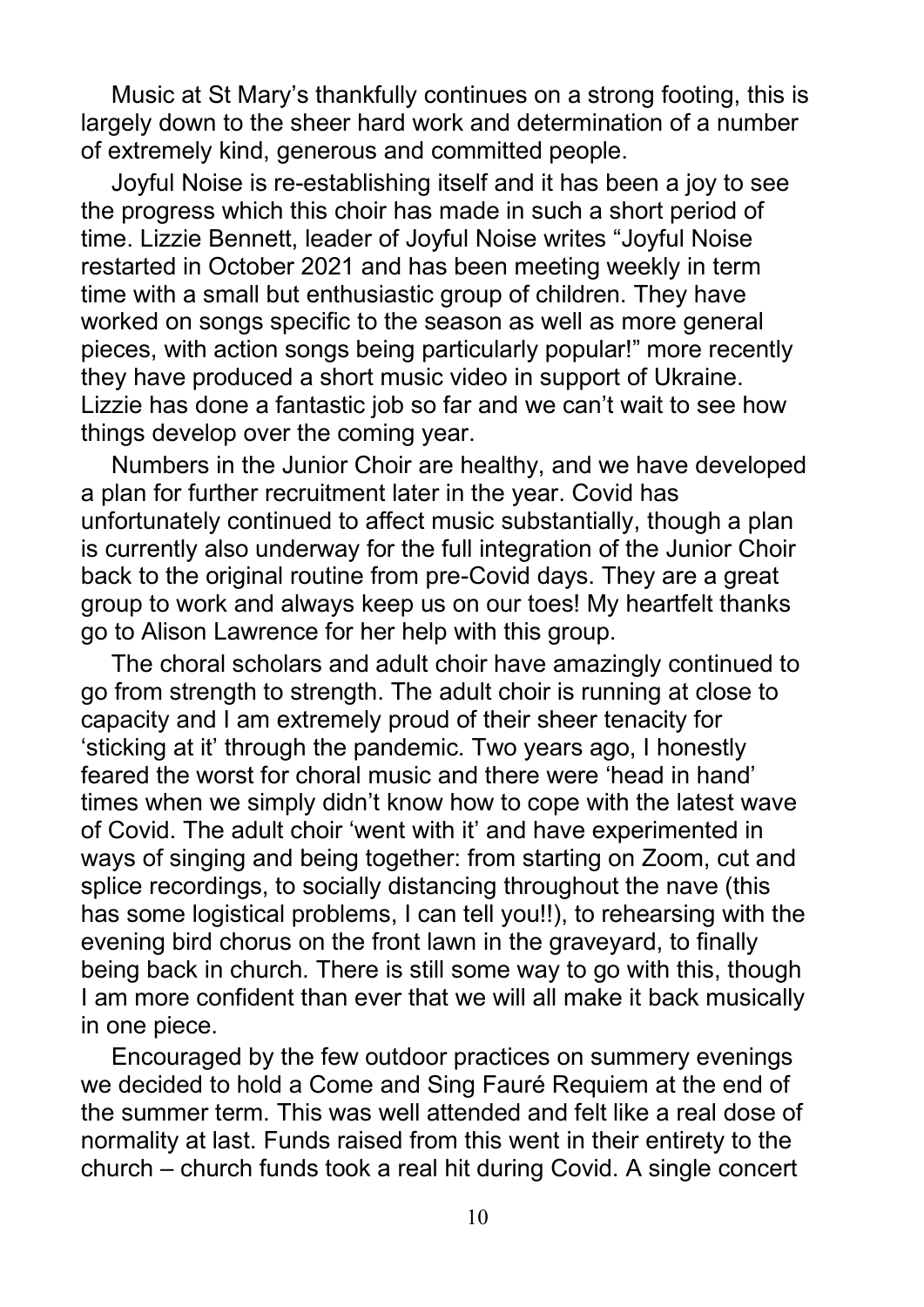took place in September, when Martin Huggett and I entertained a goodly number with more of our piano duets. Again, the proceeds were handed over to the church.

Yechan Yun, our organ scholar, started with us in September and has made strong progress so far. It continues to be a pleasure to work with him and I am thrilled that he will stay on for a second year. It is also a delight to note that our previous organ scholar, Elliot Randall, was recently awarded a place to study at the Royal College of Music. It should be remembered that Elliot was a complete novice when he first started, and his progress has been simply meteoric. He is someone to look out for in the future!

Unfortunately, the Brass Group have only met once in the last year and plans are afoot for a slightly rationalised version of this group moving forward. Alas, due to various event cancellations and alterations two of their major outings did not take place. It is hoped that the Brass Group will play for the Easter Day 10am service.

Encouragingly, Family service music group is developing nicely and we now have a core of between 4-12 musicians in addition to the Junior Choir. I hope to be in a position to say more about this over the coming months.

Just over a week ago, we took part in the concert to support the Ukraine crisis. Although responsible for the planning, I managed to catch Covid and was reduced to watching on the YouTube feed! The concert really happened because many people helped to make sure everything came together and happened. Jeremy Allen and Andrew Malcolm willingly shared the lions share, Jim Butler produced posters and programmes, a team came together to set up and put away - it was a shining example of how many people gave time and effort for the cause. The amount of money raised was stupendous. We intend to pass the proceeds of the Good Friday Devotional Offering to the funds to help Ukraine – as Jim said recently, we can't take funds for ourselves when the need is so great at present.

My thanks go to all those who help and support the music at St Mary's; to the members of the SMMA who support and encourage much of what we do, to Margaret Jacobs and Yvonne Butler who tirelessly deal with the mountains of music and last-minute changes, and to Peter for his help with caring for the ailing church organ. I would also like to thank Jeremy Allen – a role which is absolutely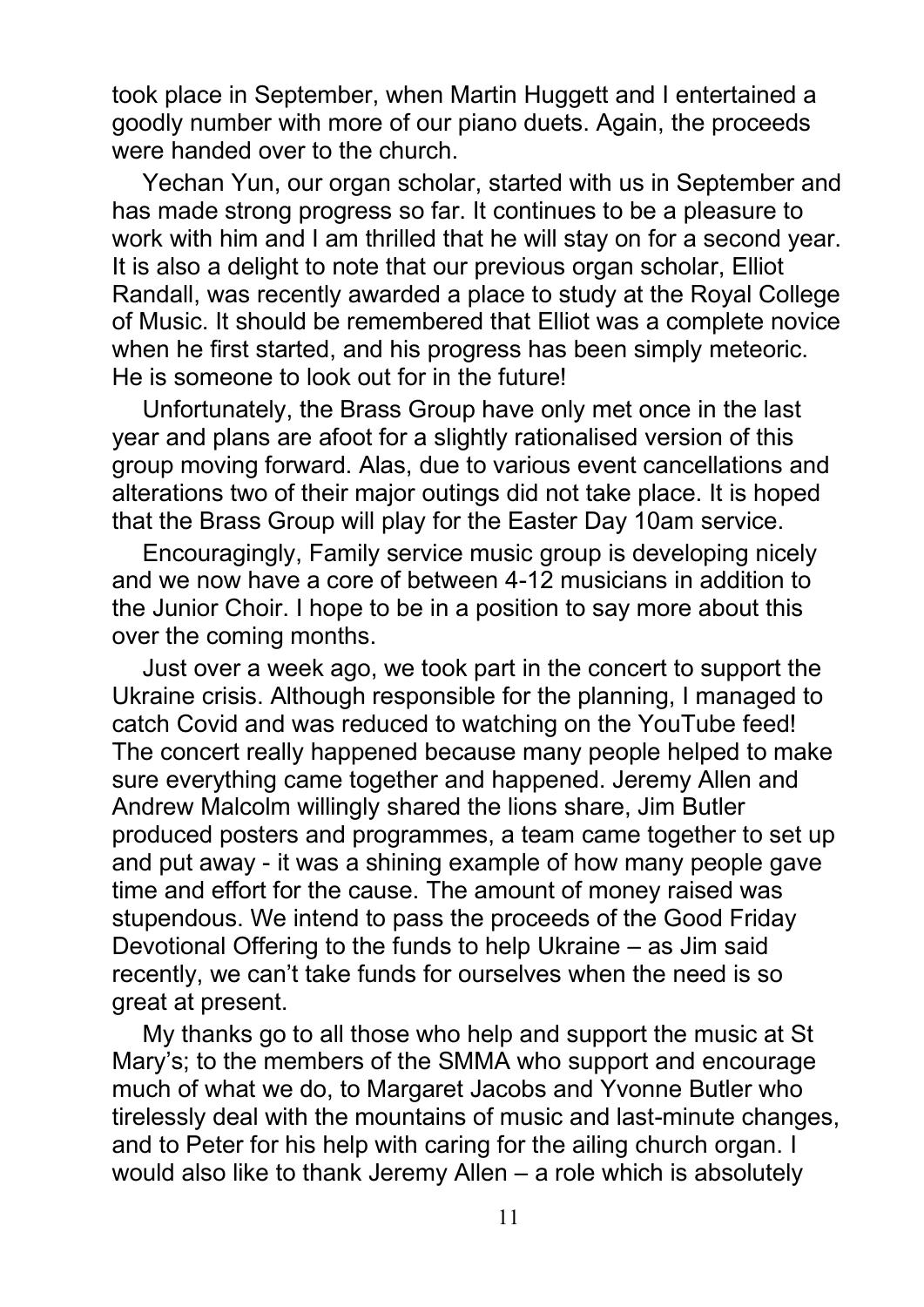crucial. To quote the Organist Emeritus: Andrew was asked what he thought makes a successful Director of Music – he answered, "the main ingredient is to choose an excellent assistant organist". Never have truer words been said. Gill Caswell, Denis Tindley, Steve and Judith Hasler and Patrick Li continue to give their full support and it has been a great pleasure to have now spent a full year working with Jeremy Trew.

And now to Bron Ferland. Bron has encouraged, supported, cajoled and motivated all of us and has successfully driven the SMMA for nine very full and active years. Bron has decided to step down from her role as chair on the SMMA and will be hugely missed on the committee. Her energy, dynamism and sheer drive have been the bedrock for much of the activity which takes place at St Mary's. Whilst this includes music, her activities should not be limited to this. I am pleased to say that she has agreed to stay on in a smaller role of music administrator and hope that she enjoys a well-earned rest from driving the SMMA. Thank you Bron, for everything that you have done!

*Oliver King*

## <span id="page-11-0"></span>**Saffron Walden Society of Change Ringers**

There was no ringing at St Mary's in early 2021; it had stopped completely in October 2020 when we went into the second Covid lockdown and the bells then remained silent until mid-May 2021. We then restarted ringing, both for services and practice but, as in 2020, we were restricted to only 6 people being allowed in the tower for no longer than 45 minutes.

Despite the restrictions and lockdowns the Society members stayed in touch. In place of our Tuesday practice night we held social evenings on Zoom. We also met on Zoom to use 'Ringing Room', a virtual bell ringing tool which proved to be more difficult to 'ring' than actual tower bells.

Come mid-July 2021 Covid restrictions were further relaxed and we returned to near normal ringing arrangements for the rest of the year. In addition to Sunday service ringing there was ringing for weddings, the death of the Duke of Edinburgh, various Christmas services and we rang-in the New Year in traditional fashion. Both when ringing on 6 bells, and more recently, we followed a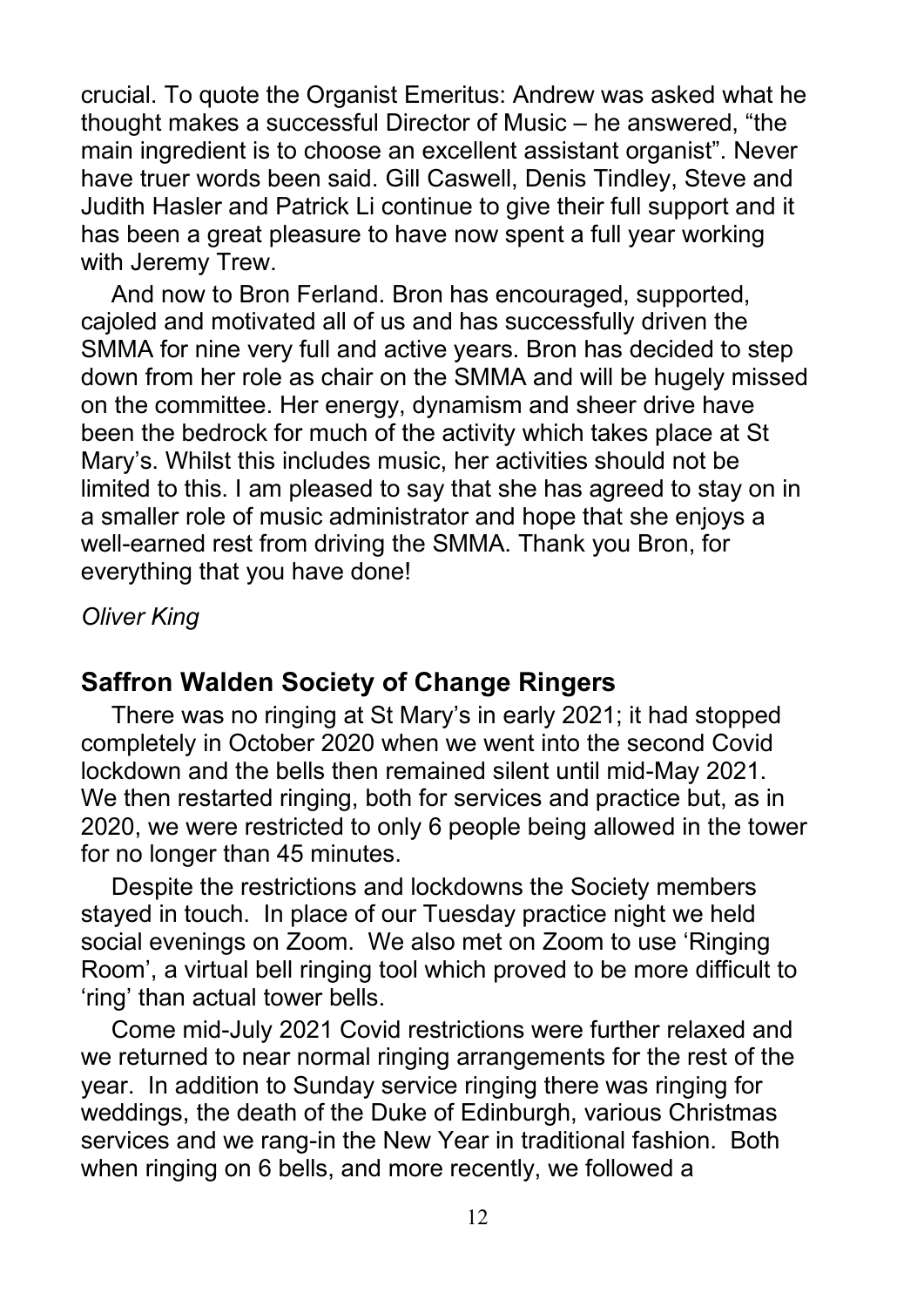programme of methods and ringing exercises designed to refresh our ringing skills. We have not quite managed to return to our pre-Covid form both in striking and method ability mainly due to missing some of our more able ringers who have not returned to the tower. We did, however, take part in the Essex NW District Call Change Striking Competition in October and were placed first of 8 teams.



*Photo of the winning Striking Competition band*

Also since May 2021 members of the band have supported ringing at other churches, particularly Littlebury and Hadstock, and Great Chishill where nearly £100k has been raised to refurbish the bells.

Looking ahead to 2022, ringing activities have returned to normal and on 6 February rung in celebration of HM The Queen's 70th anniversary of her Accession and will be taking part in the national Platinum Jubilee events in June. We have started to train new ringers although we need more to once again ring, what is the finest ring of 12 bells in Essex. We would particularly encourage any members of the Church who would like to see the bell ringing or 'have a go 'to come up the tower and see what goes on.

*Stephen Wood, Ringing Master*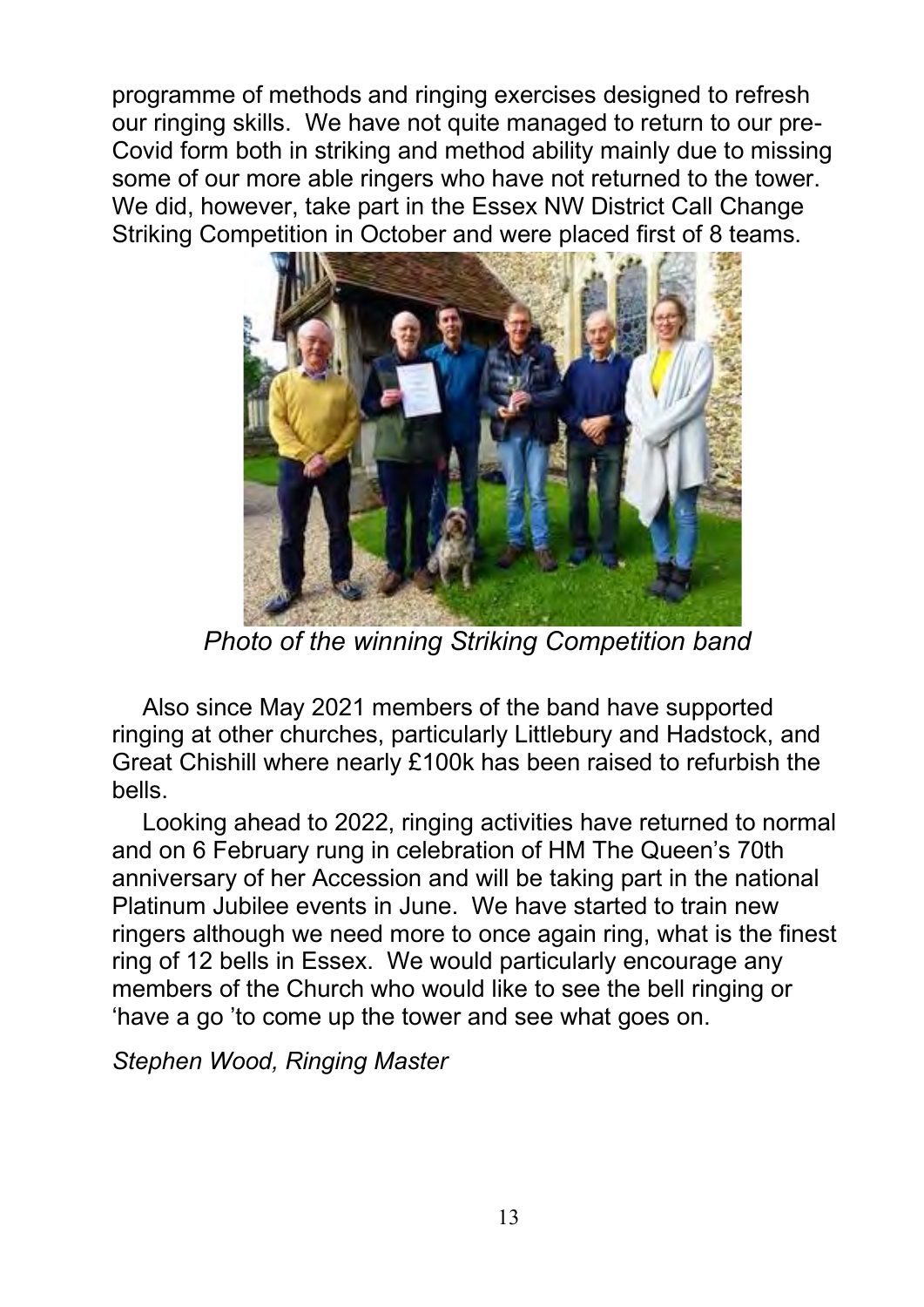## <span id="page-13-0"></span>**Church Flowers**

During the past year limited flowers have been placed in the Church and for Remembrance and Christmas. As yet I have not issued any rotas but hopefully will be able to do after Easter.

A number of wedding flowers were undertaken during the year, ably organised by Jane Knight. These help to keep the team selfsupporting of any financial help from the Church. Members when it is their turn donate the cost of flowers. Easter time is the exception when donations are asked for in memory of loved ones. Flower prices have increased considerably over the past year.

We have a wonderful fellowship when we gather "to do the flowers". Why not give it a go? Help given. Men do not be shy. Finally, a big thank you to the team for their loyalty and friendship. I am now in my 22nd year as co-ordinator.

## *Pam Russell*

## <span id="page-13-1"></span>**Sewing Group**

The sewing group has returned to normal so we meet every Monday morning at 9.39 at The Priory, Common Hill. There are usually about nine or ten of us.

We are very happy to work kneelers in memory of anyone or to commemorate a special occasion. The price for a kneeler is £40.

They were all stored away during covid but are now happily back in their allotted places so that any individual one can be located in the Kneeler Register.

If you have any requests, please contact Tessa Hawkes 523888.

*Tessa Hawkes*

## <span id="page-13-2"></span>**Prayer Team**

In what has been a challenging 2 years the Prayer team has managed to adapt to ever changing situations in which we find ourselves. I think in some ways it has made us think out of the usual ways of doing things and trying different ways of enabling prayer for all ages and beyond the boundaries of the church.

In spite of still being in lockdown, albeit with the rules being eased, working with Matt we managed to take part in THY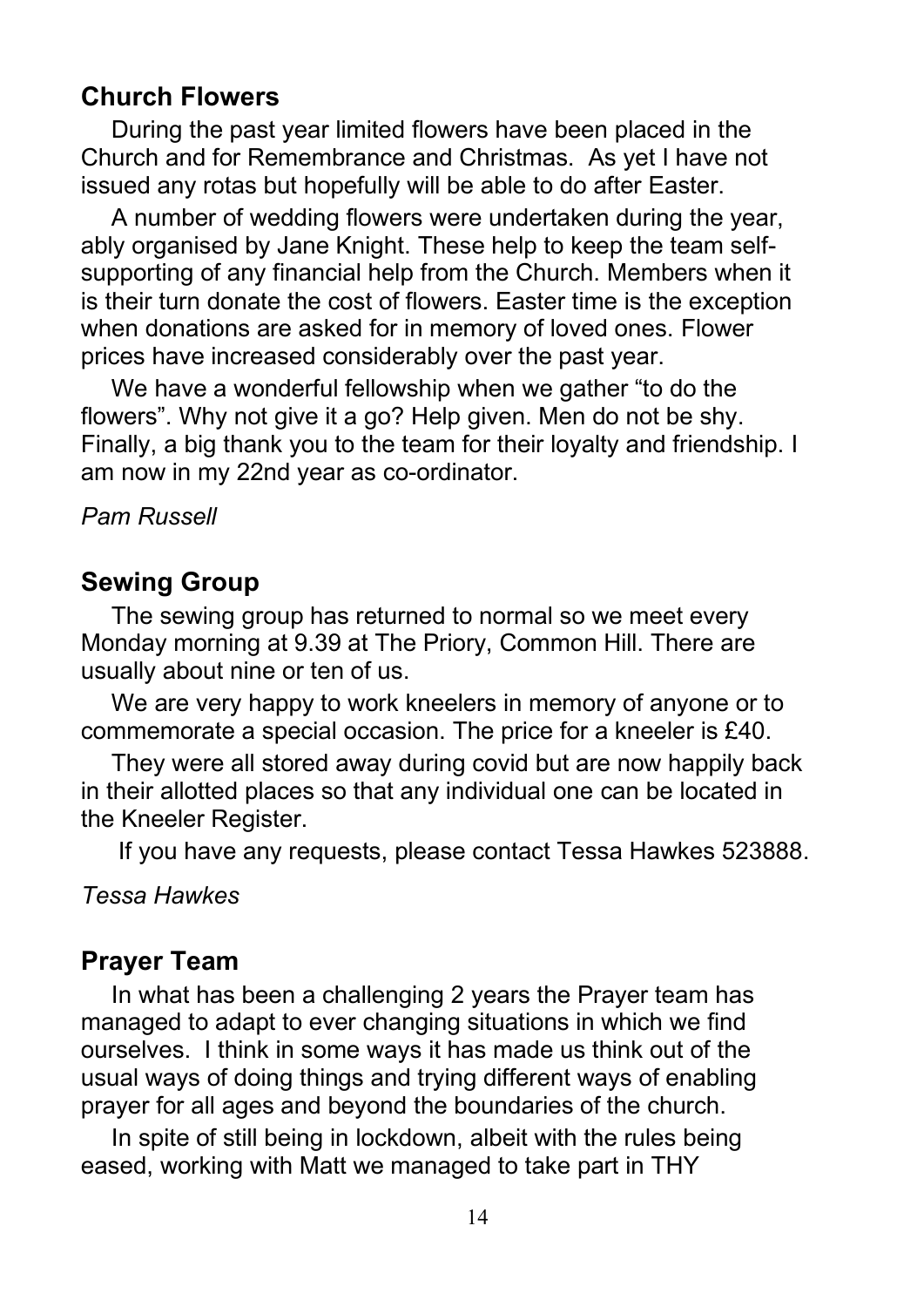KINGDOM COME, now for the 5th year running. As always Matt led us and enabled us into wonderful creative prayer spaces, which we managed to steward when the church was opened to visitors. One of the gifts of this was realizing how stewarding offered a welcome to everyone and most especially to those who were either visiting, about to move or had just moved into Saffron Walden. We also had an evening prayer walk during this week around the town, this time with Louise Scutt – Richter leading us. It is impossible to know what effect this has, but businesses are so often left out of our prayers, so it felt important to pray for the work of BID that Louise coordinates. The feedback from these 10 days so was encouraging that we then put on Prayer Spaces for the first week of Advent, in which all year groups from St Mary's Primary School participated. This proved hard work but very enriching for the team. The particular joys for me were listening to the insights the children shared as well as seeing them bring their parents in after school, excitedly talking them through the experience.

These Prayer Spaces followed on from our first QUIET MORNING in the Parish Rooms since lockdown, led by Andy Colebrooke, who led us through the carol 'O come O come Emmanuel'. He opened it up, revealing its relevance to us today, with the themes of the reality of our situation and our need for salvation, along with the ABUNDANT LOVE that God has for the whole world. It was a great way to start Advent and to lead us into the Prayer Spaces. Andy's own openness and willingness to share from his vulnerability was a real gift to us all, encouraging us to enter this Advent with truth and vulnerability. As I write this the Team is preparing for Lent Prayer Spaces on the theme of Pausing, Reflecting and Praying, which is also following on from the Wednesday groups looking at Living in Faith and Love.

Other news from the Prayer Team is that some of us are starting up the Prayer Ministry again during the 1st Communion of the month, as well as after the Family Service – both are in the North Chapel. It is early days and as yet no-one has come for prayer, so we are considering other ways of offering it. Alongside this Kathryn Fiddock is faithfully and diligently managing the prayer requests that come in which she sends round to the prayer chain. We are looking at ways that this can too be improved' making sure we keep everyone asking for prayer feeling safe and secure.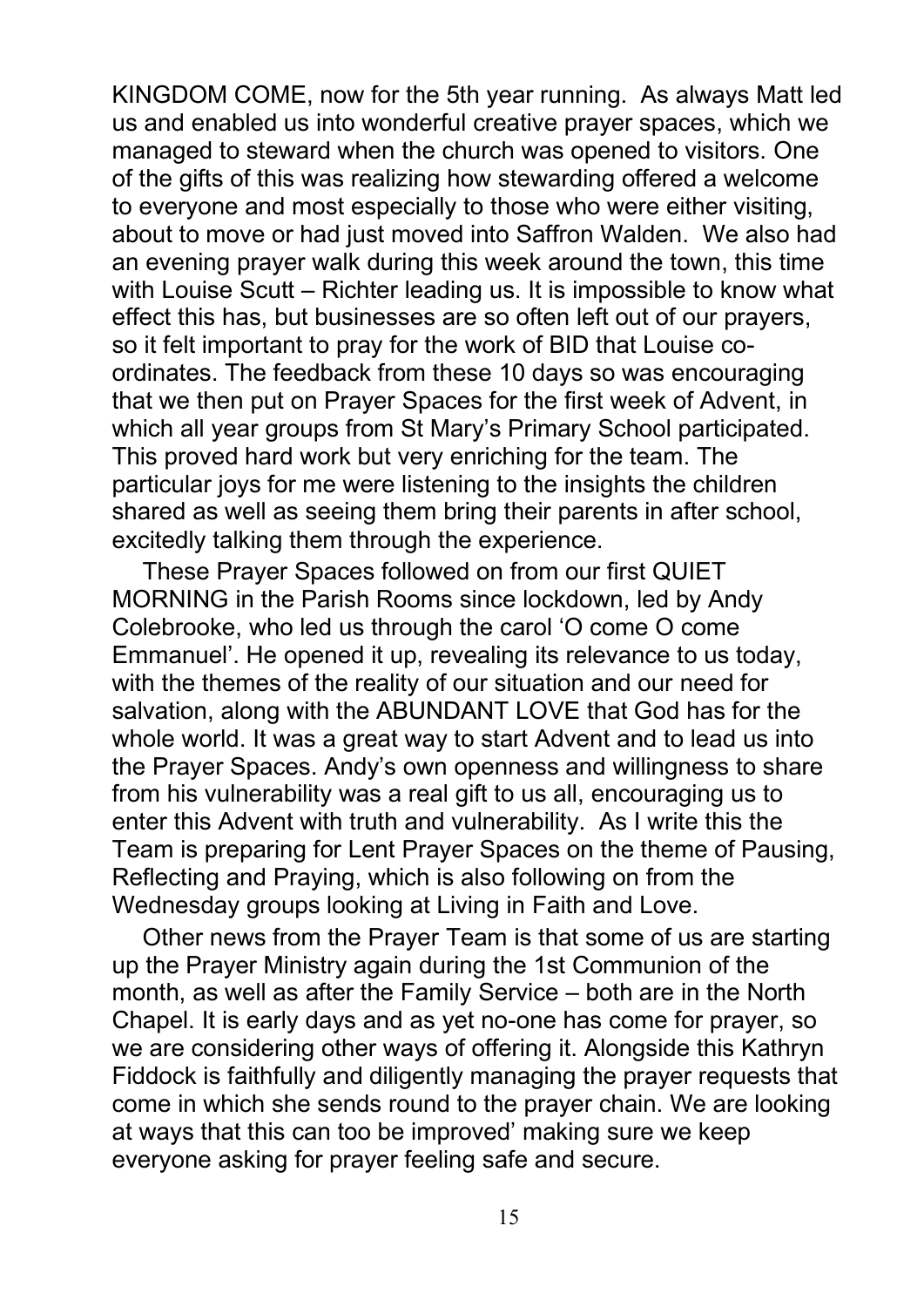What has remained consistent throughout the year has been the Tuesday Evening Prayer, which has mainly met on Zoom except for a few summer months when lockdown was easing up. There are a regular number of participants who come faithfully to pray every Tuesday with a real sense of fellowship growing. We have gone back to Zoom as it was considered a safer way of meeting as well as enabling those who cannot come to church to participate, have fellowship and get a sense of belonging to the church community. The main purpose being that we pray on behalf of those who cannot come as well as lifting up to God concerns of the local town and the world!

Finally, none of this would happen at all without the creativity, commitment and sheer hard work of the Team. We have sadly said goodbye to Alan Currer who has given so freely and generously of himself, and we were very glad to welcome Hilary Walker to the team who joins Joe Hordern, Hazel Colebooke, Mike and Judith Felgate, and myself. You are the best and I give thanks for you!

*Sue Walker*

## <span id="page-15-0"></span>**Julian Group**

This group meets on every second Tuesday of the month for a short reading from Julian of Norwich's 'Enfolded in Love' and half an hour's silent meditation/contemplation followed by discussion. We have re-established ourselves post covid with the only change being that we now meet at 7 pm. Instead of 7.30.

For any information please contact Tessa Hawkes. 523888.

*Tessa Hawkes*

## <span id="page-15-1"></span>**Coffee, Cake and Company**

Coffee, Cake & Company began as a form of support for people affected by issues around mental health. Over the last few years it developed to include a range of people who enjoy the opportunities they find within the sessions.

In normal times we meet monthly, welcoming individuals who are there for diverse reasons, in an atmosphere of Christian love and trust. We haven't resumed Coffee, Cake & Company. There is some thought and discussion going on around what current needs are,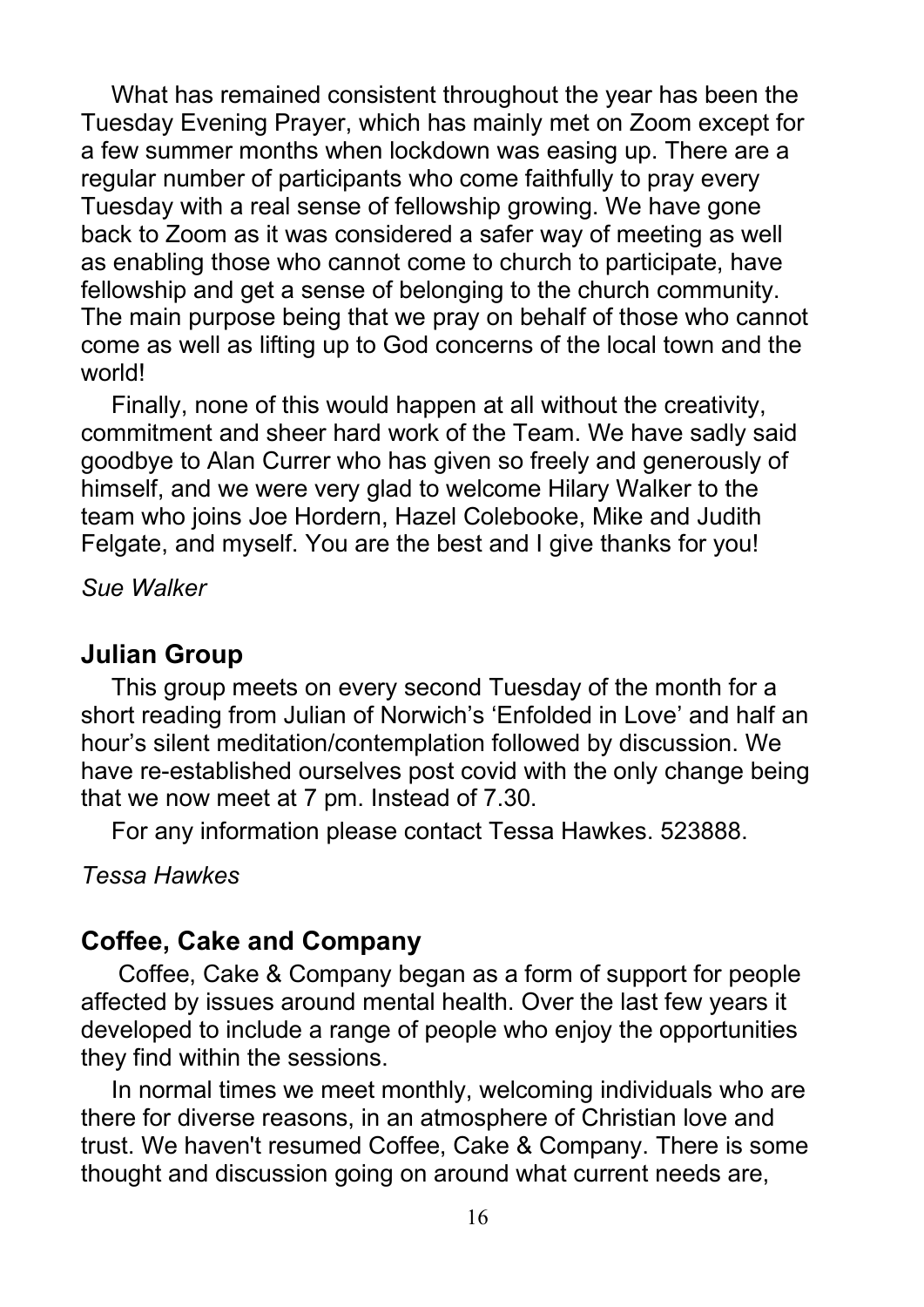and we are also exploring a Diocesan mental health initiative to see whether it would be appropriate here.

*Marisa Baltrock*

## <span id="page-16-0"></span>**Prospects**

We are fortunate in Saffron Walden to have the Well-being Hub on Audley Road, which provides a day centre supporting adults with learning disabilities. A small but dedicated team from St Mary's have been running a special service for the centre since December 2016. As you can imagine though, these are vulnerable adults, and their safety has meant that face to face services have been impossible to sustain throughout the pandemic. Our Zoom services too were no longer possible when the attendees started going back into the centre but were unable to gather together to watch online. We look forward to being able to resume services soon but in the meantime we hold the staff and attendees at the centre in our prayers.

*Tracey Nicholls*

## <span id="page-16-1"></span>**Home Groups**

I reported last year that the pandemic had impacted adversely on the functioning of home groups, such that of the seven in existence, four made the transition to 'meeting' on Zoom and three suspended their activity. Since then, one group has wound up completely and three are not meeting but looking forward to recommencing when circumstances are more favourable. Of the remaining three, one has continued weekly on Zoom, another is meeting face to face fortnightly, and one has recently re-started meeting in the parish rooms.

Home groups have formed an important part of community of faith within St Mary's, strengthening bonds across diverse perspectives and supporting individual members on their faith journey. It would be great loss in the life of the church if the long tail of Covid were to continue to inhibit some existing groups and stultify initiatives to start new groups. Given that Covid is not going away anytime soon, we need to consider how to develop new home groups within this changed context and ways to assist existing groups on hold.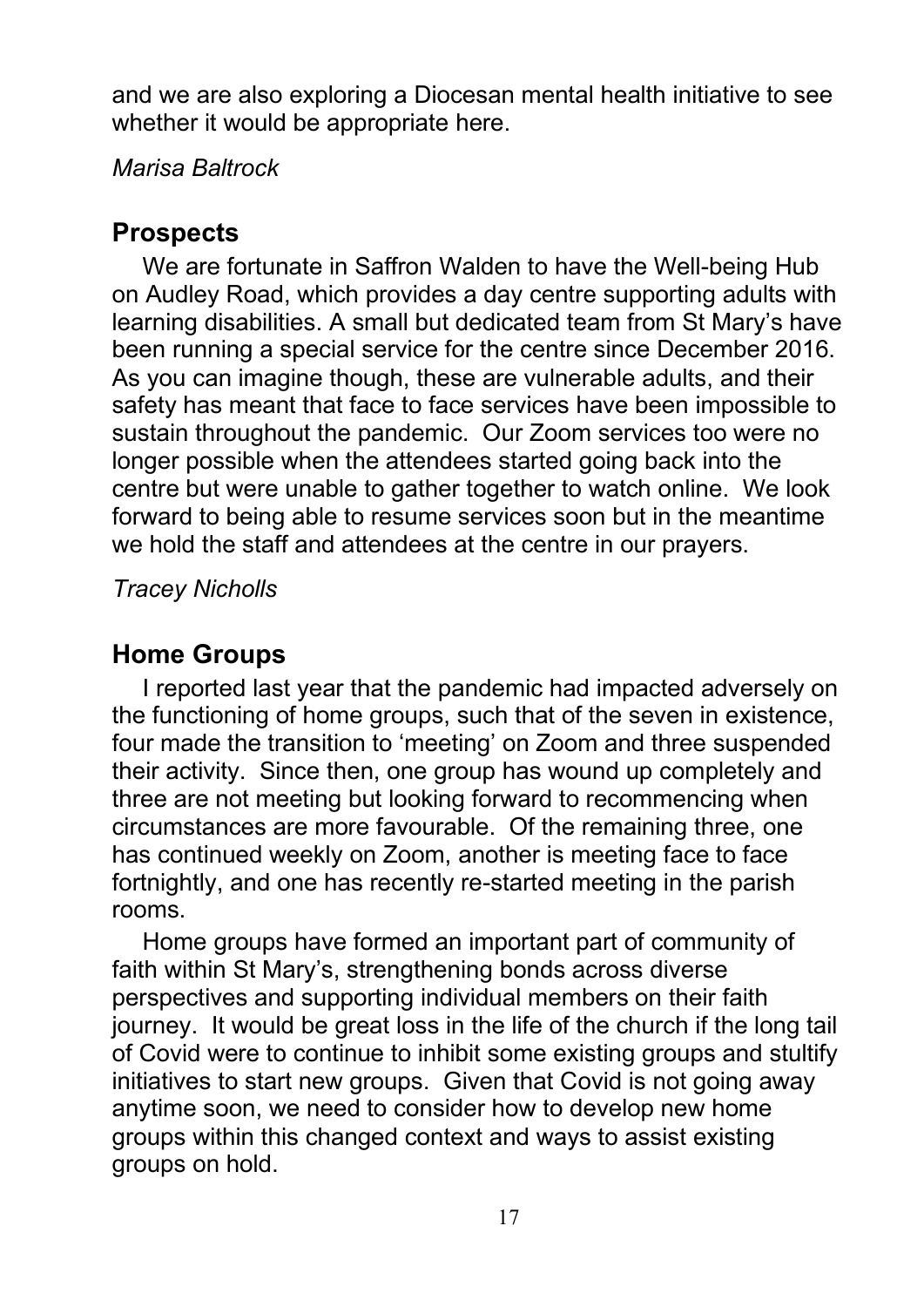Meeting in person will be possible where members are not vulnerable and where the numbers in relation to the room in use allows for social distancing. Quite a number of people have reservations about meeting on Zoom, but others have become accustomed to it and feel the gains of meeting this way outweigh the losses of personal contact. We perhaps could do more to help those who have reservations to make this transition. Zoom does have the advantage of not having to leave the house to meet! This mode is particularly useful for those with mobility or vulnerability issues, and for those parents with young children, all of whom may not be able to leave the house for a face-to-face meet.

An invitation on Grapevine to church members to contact me if they would like to join or start a group resulted in a nil response. The development of house groups will require a more concerted and rounded initiative, bearing in mind the points above, and will need someone to lead on this. Unfortunately, this cannot be me as I will be leaving after Easter.

I can also report that Caroline Currer and Andy Colebrooke separately led afternoon evening Advent groups on Zoom with around 16 members attending.

Thank you to those who lead and host these groups.

#### *Alan Currer*

## <span id="page-17-0"></span>**Book Group**

The coronavirus restrictions affected St Mary's book group in common with many other activities in 2021, and for much of the year we were unable to meet. But by the end of the year we were able to meet again, with social distancing and a log fire, and enjoyed Michelle Obama's memoir Becoming (most of us found her account of her earlier life more interesting than life in the White House), The Woman who saved the Children: a life of Eglantyne Jebb by local author, Clare Mulley, and Charles Dickens's Bleak House.

We hope now to meet again regularly once a month to discuss a variety of books, usually on the last Friday of the month at 8 pm, at 4 Castle Street. So long as caution remains over Covid 19 we feel unable for reasons of space to take on new members, but we hope that this can be relaxed in the coming months.

*Helen and Robin O'Neill*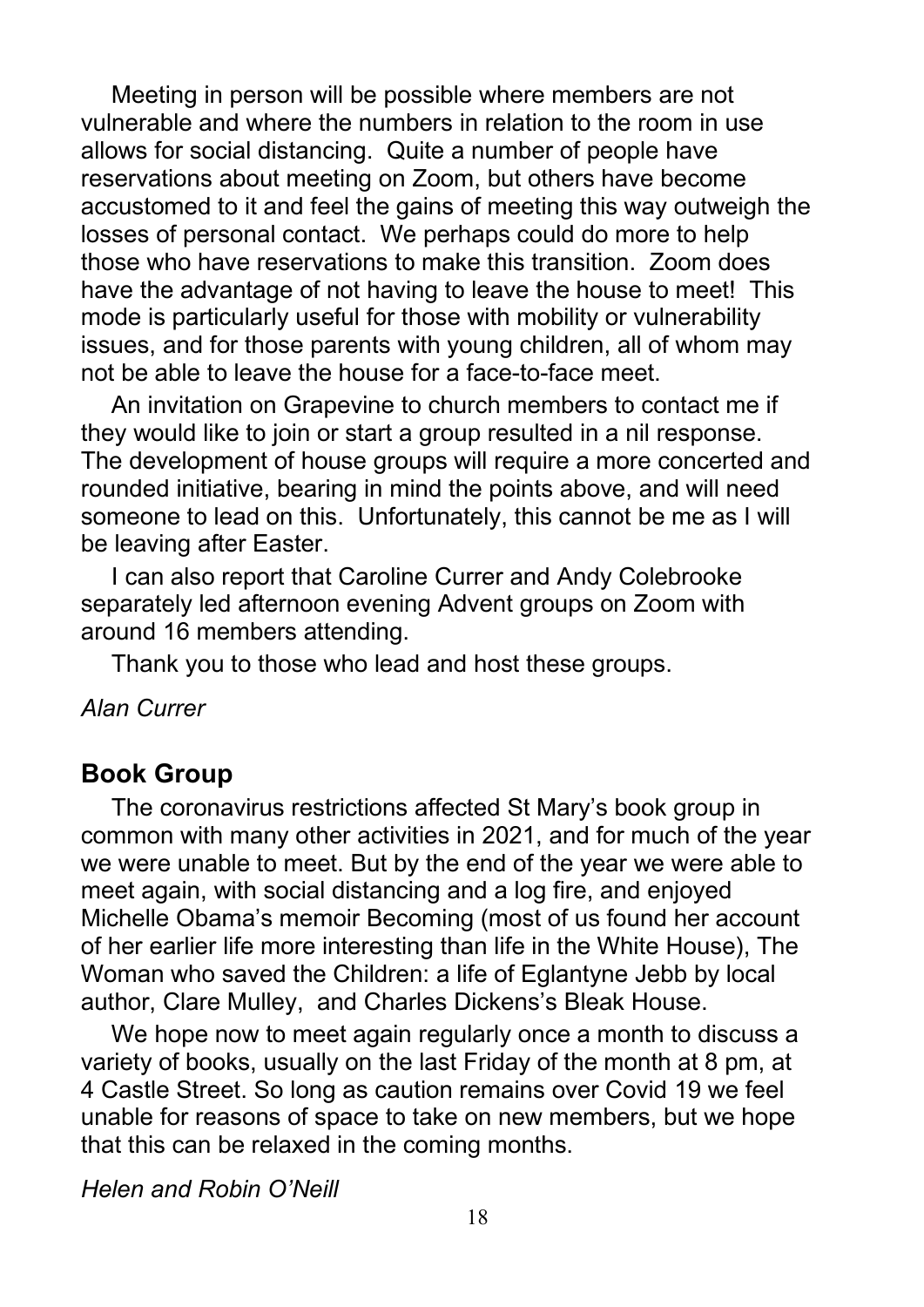## <span id="page-18-0"></span>**Communications Committee**

The year under review was, once again, somewhat abnormal. Covid disrupted the pattern of life and the arrangements for communicating with parishioners. However, the committee kept on top of most things.

Dawn Saxon, in the Parish Office, continued to send out details of services and The Grapevine each week. The weekly update and Grapevine sent out by snail mail to older members of the parish were particularly welcomed by recipients who reported how much the mailings helped them feel that they were not being overlooked.

We were pleased to have the opportunity to respond to the Church Services Survey organised by Judith Hasler. The results helped the Committee get a better feel of the use being made of the different elements of the information package we produce on behalf of the Church.

Martin Hugall, assisted by Patrick Li, continued to do a magnificent job keeping the various parts of the Church Web Site up-to-date. It is very well used particularly by people wanting advance information about services and to listen to services/sermons retrospectively.

Parish News, under its editor Andy Colebrooke, continues to go from strength to strength. If you are not already a regular reader, we would urge you to become one, and even to contribute articles to it. We are now using it as part of the Church's outreach in the town with copies made available in the Tourist Information Office. We hope that the extra copies placed there from the beginning of this year will be as eagerly picked up as were the smaller numbers placed there last year.

Clifford Want has been a faithful Press Officer and his press releases have ensured that St Mary's is regularly featured in the local press. The Rector's decision that we should place a couple of decent size adverts in a local newspaper, showing details of Christmas-tide services, rather than try to deliver cards by hand to the ever-increasing number of homes in the town, appears to have worked well. Jim Butler's bright adverts drew very positive comments, not least from the newspaper staff who said they were some of the best adverts they had published!!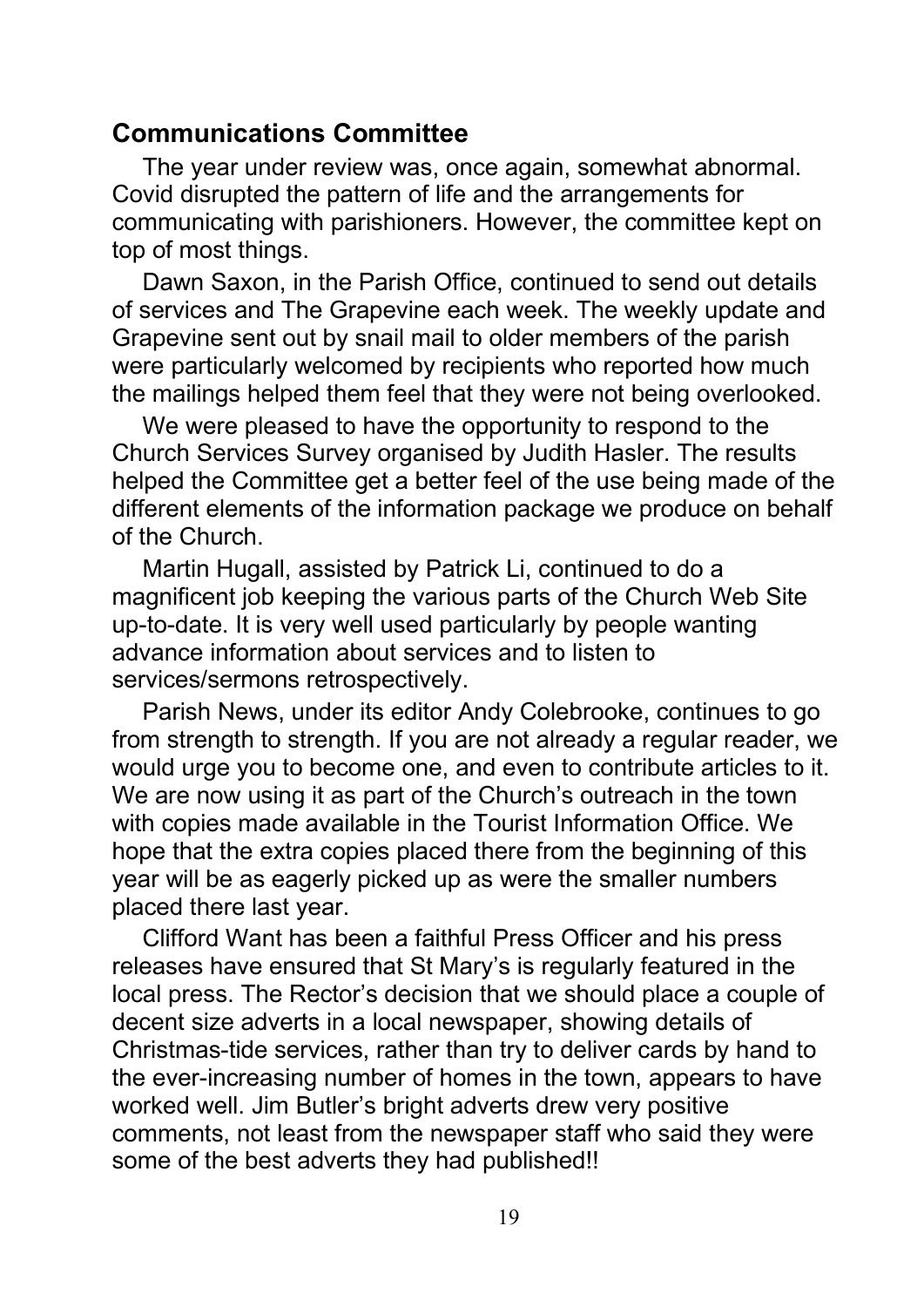The Committee has continued to keep paper publicity under review. The Who's Who leaflet, re-issued twice a year, now includes email addresses as well as telephone numbers.

The Contactless Giving machine, procured by Finance Committee, showed how out of date the notice at the back of the church by the blue safe had become. We are now well into the 21st century and a smart new notice is in place (including a QR code) giving parishioners and visitors alike details of the options for supporting the church financially.

Work will resume shortly on a proposal to replace the exterior church notice boards This is not a simple nor a cheap job, requiring approval from both the Archdeacon and the local authorities!

I am grateful to all members of the Committee for their contributions to our work over the past year.

### *Rufus Barnes Chair, Communications Committee*

## <span id="page-19-0"></span>**Parish Office**

Life certainly has looked different in the parish office this year. From January to August I worked from home in my capacity as Parish Administrator, very challenging at times. I returned to work in the office in September time and we have gradually got some of our volunteers back on board. There is a lot less work for our volunteers but this has gradually expanded.

One major task that we have undertaken this autumn is the mammoth task of sorting out the downstairs office room into a fully functioning office for paid admin staff. Claire Dunn joined me at the beginning of December as Admin Associate a slightly different role to that of Rector's secretary. Claire is a great asset to our team.

A big thank you goes to Barbara Flaxman and John Mumford who came in each week for a morning to enable our postal mailing and other office tasks were covered. John is the verger for the Parish Rooms and we thank you John for all your diligent work which you undertake each week of the year – so that the Parish rooms can be used by church groups and outside hirers alike. *Dawn Saxon, Parish Administrator*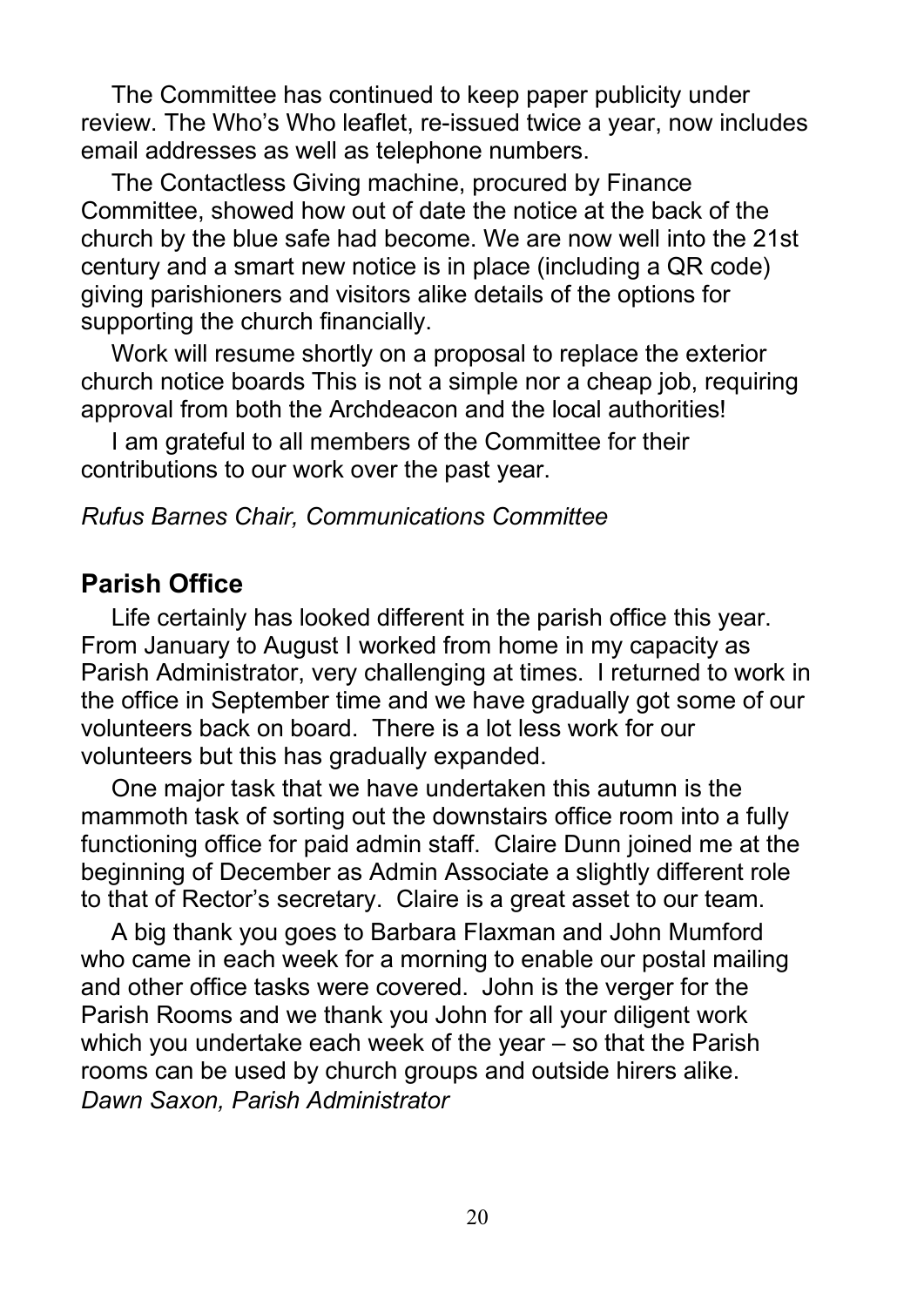## <span id="page-20-0"></span>**Weddings Coordinator**

It was a joy to witness a return to weddings with no restrictions in numbers though some social distancing measures were still observed e.g. wearing masks and guests sitting at a distance from each other.

There were 17 weddings in total - 12 of which were postponed from 2020; 6 at Saffron Walden, 3 at Littlebury and Gt Chesterford, 2 at Ashdon and one each at Wenden, Sewards End and Debden

In May 2021 we welcomed Jeremy Trew to the team and he plunged into the deep end taking his first three weddings at St Mary's, Saffron Walden in less than a week in August! In June we said farewell to Paula Griffiths and in August to Rachel Prior. They were always extremely attentive to their wedding couples and they will both be missed.

In 2022, we are expecting 19 weddings, some still postponed from 2020 or 2021 because of continuing restrictions when couples were making plans. We were pleased to run the Marriage Preparation course in February 2022 with the couples attending in person instead of on Zoom as last year.

I am as ever grateful to Dawn for her efficient help in the parish office especially in the preparation of materials for the Marriage Preparation course and in dealing with messages which come through the office.

*Caroline Goulder, Wedding Coordinator*

## <span id="page-20-1"></span>**Children and Youth**

## **Tinies**

Thanks to an amazing team we restarted Tinies in October, meeting in the back of church. After nearly two years of not seeing many of the children they had, unsurprisingly, grown - some so big that they have started school! It has been great to welcome back returning children and parents after Covid but also some new parents and grandparents with their children and grandchildren, some of whom have joined following the Bedtime Church we ran online during the Covid restrictions. It definitely feels like we have never been away.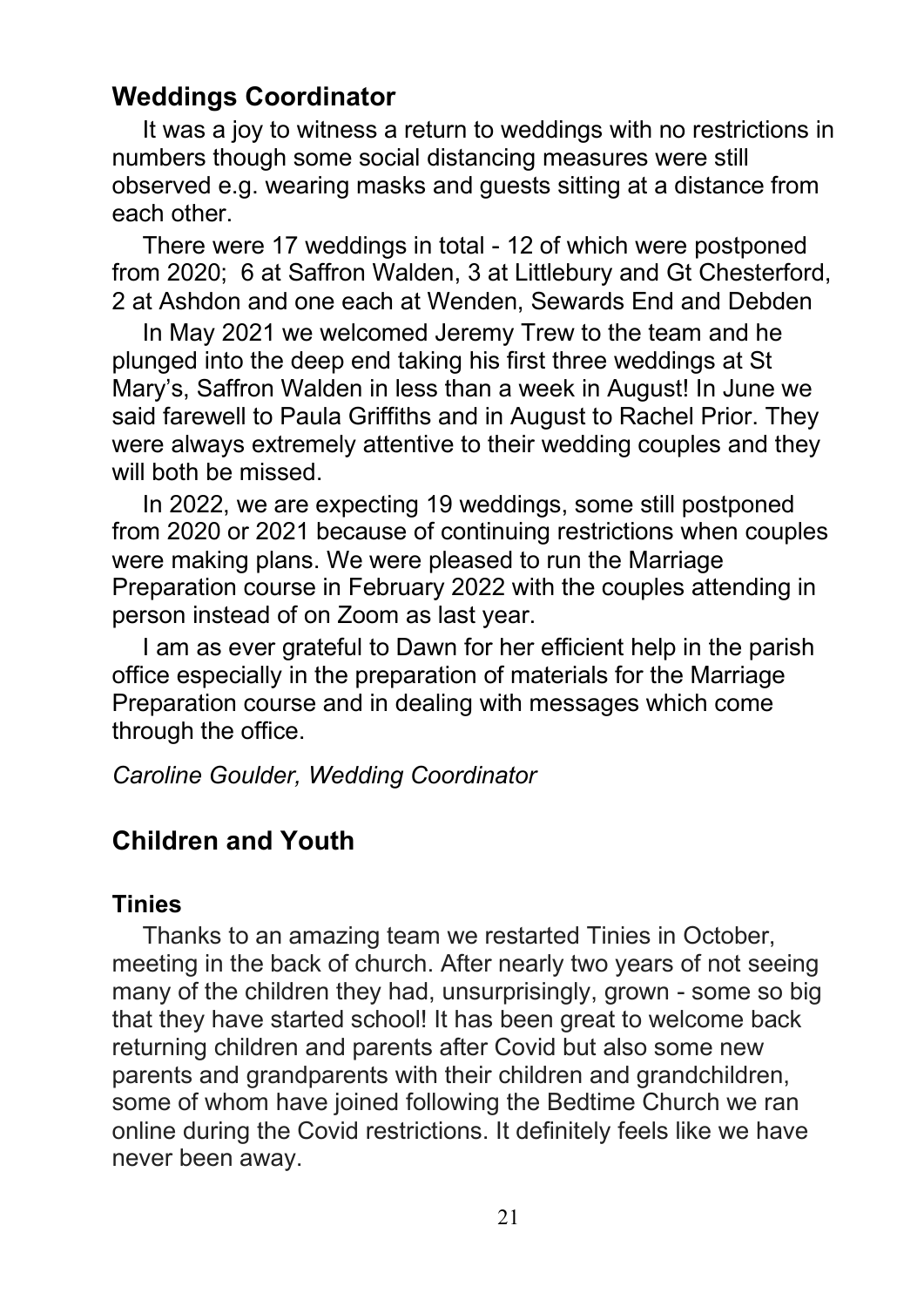This term we have been looking at the life of Jesus and the miracles He performed. We have also had the reception class from St Mary's School join us twice this term and have enjoyed the Godly Play story by Gillian.

### **Team JC**

Team JC has returned this academic year which has been great. We have had some new children join and old ones return. Last term we focussed on the encounters that Jesus had, as well as His miracles and the story of Moses. This term we have been looking at the Fruit of the Spirit; this has included some science experiments to show how extravagant God's love is as well as spreading joy and sending a letter to a friend or family member and being patient as we waited for them to reply.

Team JC is one of the groups which we need more volunteers to help with, so if you have a passion for getting messy and creative, love to tell stories, or just want to see what we do, then please chat to me about helping out.

#### **Aftershock**

Over the past year we have been studying the 10 Commandments and Tracey taught us a great way to remember them by using our fingers. This term the young people have chosen to look at some of the parables Jesus told; asking the question, "What even is a parable?" and "What is Jesus telling us here?". As well as the bible studies, we have enjoyed some time to socialise together by doing a scavenger hunt around town plus the young people's favourite, playing hide and seek in the church!

Due to the restrictions, it would have been unsafe for us to hold a Jimmy's Meal this year, however watch this space and keep an eye out for the date for the return of the Jimmy's Meal in January 2023!

#### **Youth Bible Study**

We have a great group of sixth formers which make up Youth Bible Study. They may be small in number but the conversations we have are massive. From January 2021 until about October 2021 we had been doing an in-depth study of the Gospel of John, diving deeper into what John was trying to portray of Jesus. From our study of John we found ourselves asking more questions which we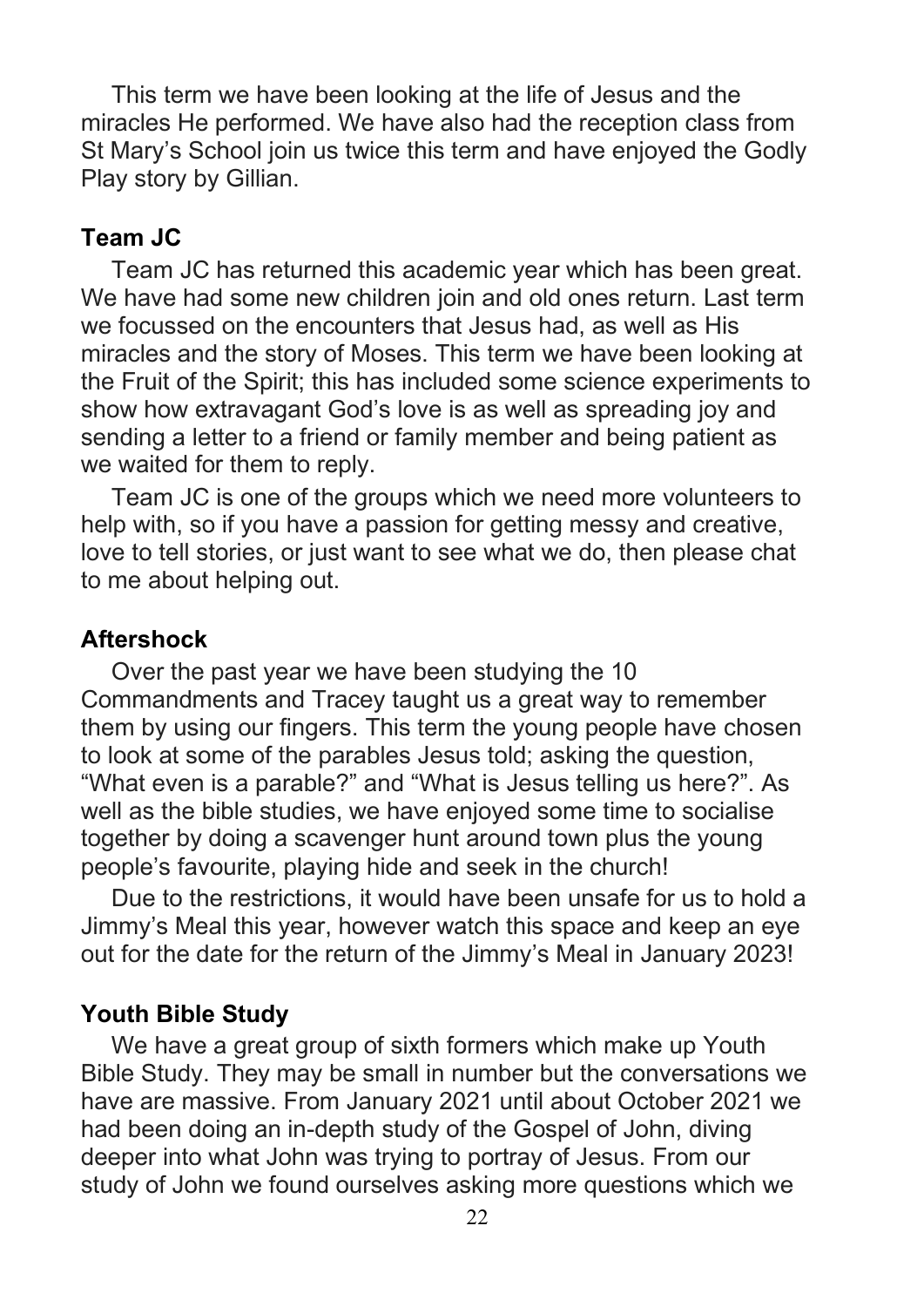wrote down as we went along. The young people then took a question each week and put together a study which they lead themselves.

Since then, with the help of Hilary Walker and Tom Hunt, we have been looking at C.S Lewis 'Screwtape Letters, which has been an interesting read.

#### **H2H**

We are so thankful for those who come out on a Sunday evening to support our amazing young people as they use their gifts to lead us in worship and teaching at H2H. Throughout the year we have focussed on the Ten Commandments, with the young people taking a lead on the teaching. This term we have been following on from the Aftershock sessions on parables, with a special 'Pray for Ukraine H2H 'in March.

## **County High | Mentoring | B16**

A new venture for the me is volunteering with Stort Valley School Trust, helping with their work in County High which has included mentoring and helping in the pastoral hub, B16. With the mentoring, I see 9 young people who have been referred due to an issue they are facing, whether that be in school, for example with their behaviour, or struggles with their confidence. Others have situations at home which they would like to talk to someone about. All the young people I mentor are great and it is brilliant to be able to invest in their lives in some way and help them deal with the issues they are facing.

B16 is also open at break times as a place for the students to go and eat their lunch and spend time with each other in a safe space. This is a great chance to get to know the students and see how they are doing, offering guidance and support when needed. Outside of break time, B16 is used as a wellbeing centre for students to have separate support in lessons, or as a place to go to if they need someone to chat to about struggles or issues they are facing. It is an amazing space and Ahoora and Lauren who lead it are a real blessing to the school.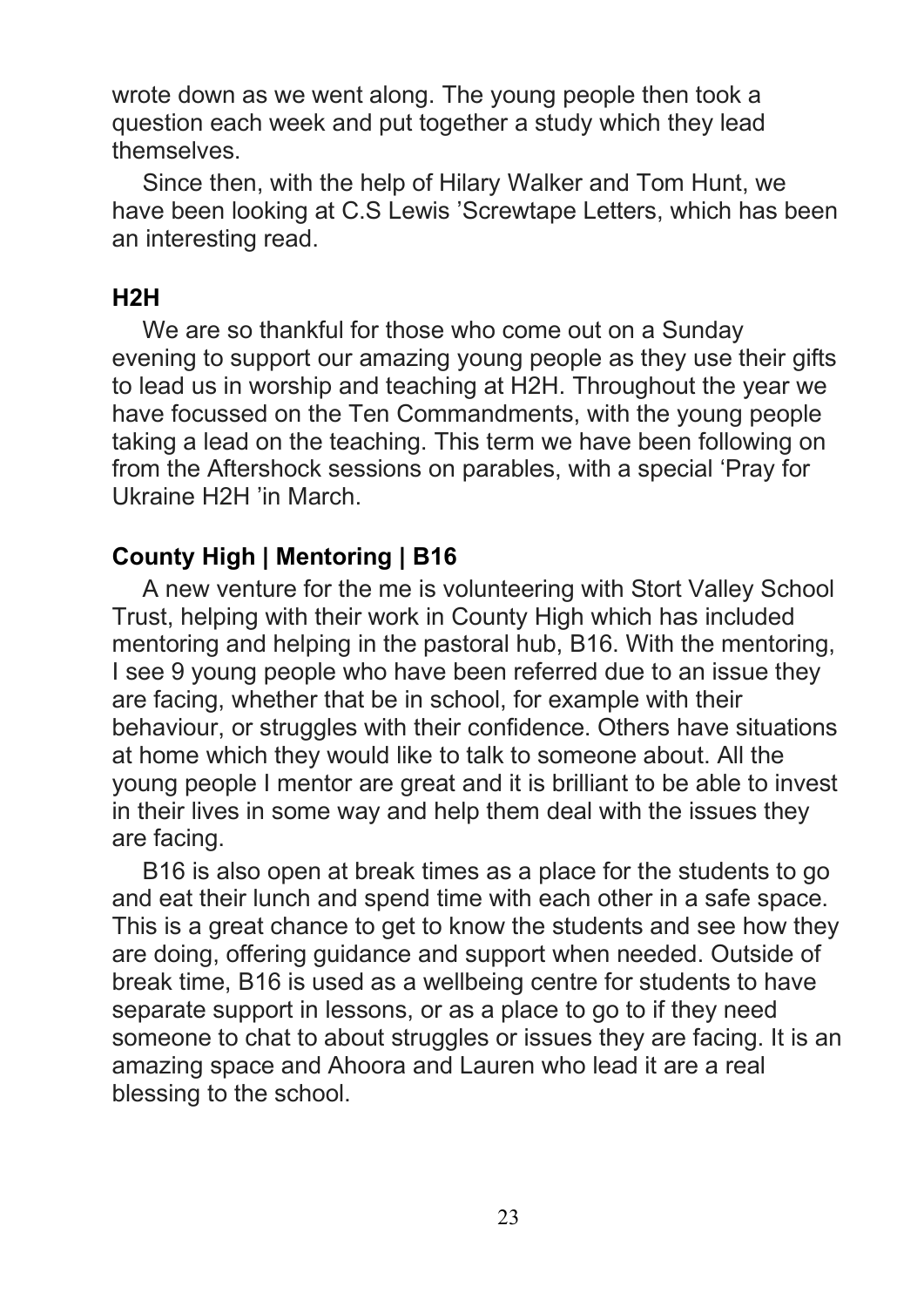## **Primary Schools | On Track | SWAT**

We are back in St Mary's School too which is brilliant. It is so good to be able to lead assemblies face to face and interact with the children. As well as taking assemblies, I run an after school club there called On Track. At On Track we play games, look at a story from the bible, which they enjoy acting out, and finish with a craft. They also take over one of my assemblies at the end of term, where they perform in a drama and lead a game and a small talk on the theme.

I have also taken over leading SWAT (Saffron Walden Assemblies Team) from Val Bowtle. SWAT goes into most of the primary schools in Saffron Walden and the surrounding area, putting on a fun filled Bible based assembly. It is so good to be back in the schools and to see and hear how much this means to both the children and the staff. Our team has shrunk since Covid, so if you would like to join us as we take Jesus into the primary schools in the area, then please talk to me.

## **Thank You!**

As you have just read, it has been a fun filled year in the life of the children and youthwork at St Mary's Church. This could have only happened thanks to some amazing volunteers and therefore my heartfelt thanks go to; Tracey Nicholls, Hilary Walker, Tom Hunt, Ellie Chambers, Chris Cowling, Hazel Colebrooke, Pam Russell, Sue Birchall, Sheilah Girgis, Gill Caswell, Katy Jones, Gillian Brace, Jamie and Ro Biddlecombe, Cathy Noble, Steph Hall, Darren and Lorna Jones.

As you can see there is so much happening with our children and young people, and as the well known passage goes, the harvest is plentiful but the workers are few. This is true for many ministries in the church but particularly the children's and youthwork. Without volunteers it isn't safe for us to run the groups we run. If you would like to help with any of our children and young people's activities, I would be really happy to chat to you more about what we do and how you can get involved.

## *Matt Williamson*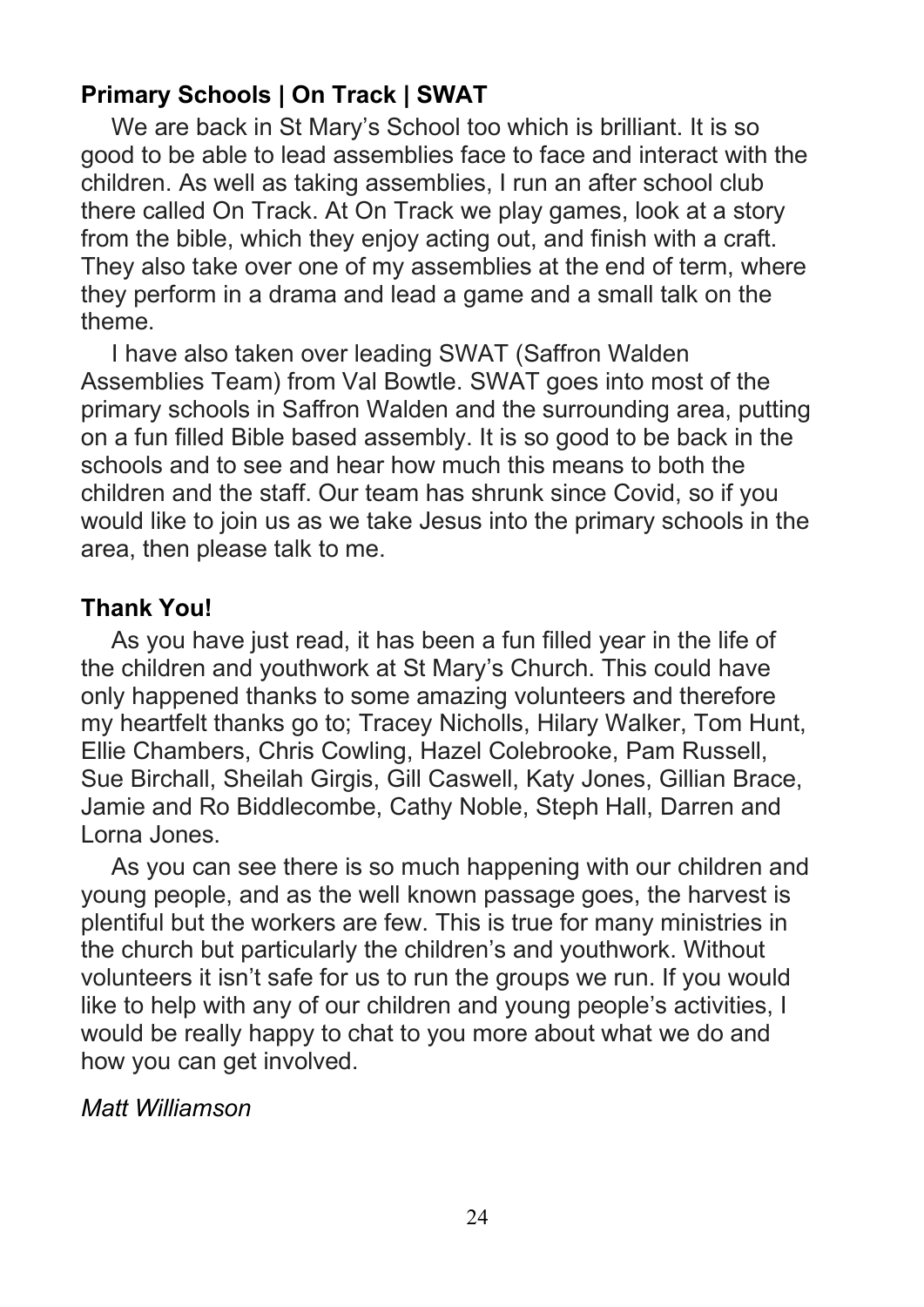## <span id="page-24-0"></span>**St. Mary's Pre School**

Many exciting changes have happened in the last year, after 16 years at St Marys Church preschool I was happy to become the new Manager and Lisa Wightman became the new Deputy Manager having been part of the team herself for 14 years.

During the Summer break the Butterfly room and children's toilets were given a fresh coat of paint in preparation for the Autumn term and both preschool rooms had a revamp with new and exciting natural resources that have been reclaimed and recycled, opening a world of imagination and exploration for the children. The garden and decking areas also have inviting new areas to explore, including some giant tractor tyres!

In September we extended our staff team and welcomed many new families. Father Christmas visited the children during their Christmas party in December, bringing gifts for all. Covid 19 meant that sadly some of our annual events such as the Nativity could not take place but instead, we filmed the children in costume singing their Christmas songs and acting out scenes they had rehearsed. We are happy to say that now the restrictions have lifted, our doors can be opened to parents and extended family members once again.

Forest school sessions continue twice weekly and the children have watched tadpoles turn into frogs in the pond. New rowan and hazel trees have been donated to the primary school by the Green Canopy project, in celebration of the Queens Platinum Jubilee and have been beautifully situated alongside our path to preschool. We are looking forward to the upcoming summer term, spending lots of time outside in the sunshine and visiting the beautiful Bridge End gardens. In July we shall say a sad but very proud farewell to our children going off to school as they leave us with many happy memories.

## *Maxine Fenwick, Manager, St Marys Church Preschool*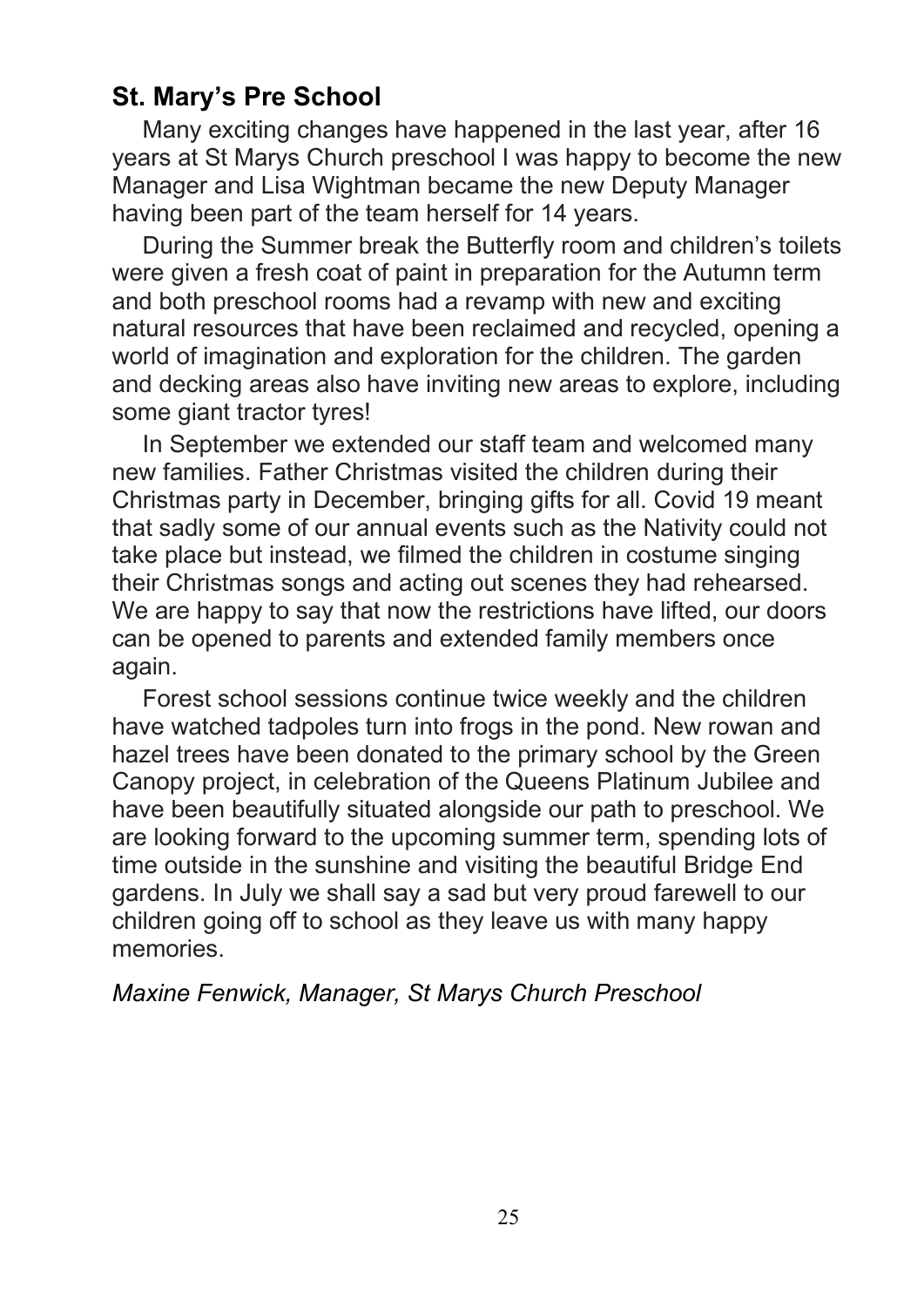## <span id="page-25-0"></span>**St. Mary's C.E. Primary School**

January 2021 saw the introduction of another Covid national lockdown which meant home learning for the majority of our pupils and managing social distancing for the children who were allowed to attend school. This was a huge challenge for staff, pupils and parents/carers alike who showed great patience and resilience. The Governing Board are extremely grateful to all concerned for their support and for seeing the school through this trying and stressful period showing amazing flexibility and fortitude.



March saw the return of everyone back to school. The staff and children were all very excited and relieved to be getting back together in the classroom. The first day back celebrated World Book Day with the children dressing up as their favourite character from a book they had read and this was a fun and engaging way to get the children back into their lovely school.

Later in the spring term Year 4 discussed the importance of the environment and conducted experiments on different plastics. They learned about the damage that using single-use plastic causes, especially to our oceans. This was part of an annual event called Earth Hour which promotes caring for the planet.



At the end of May the PTA organised a fun Danceathon for every class in the school. The Danceathon took place outside on the school playing field with a wide range of dance music and colourful disco lights. The event raised a fantastic £2300 for the school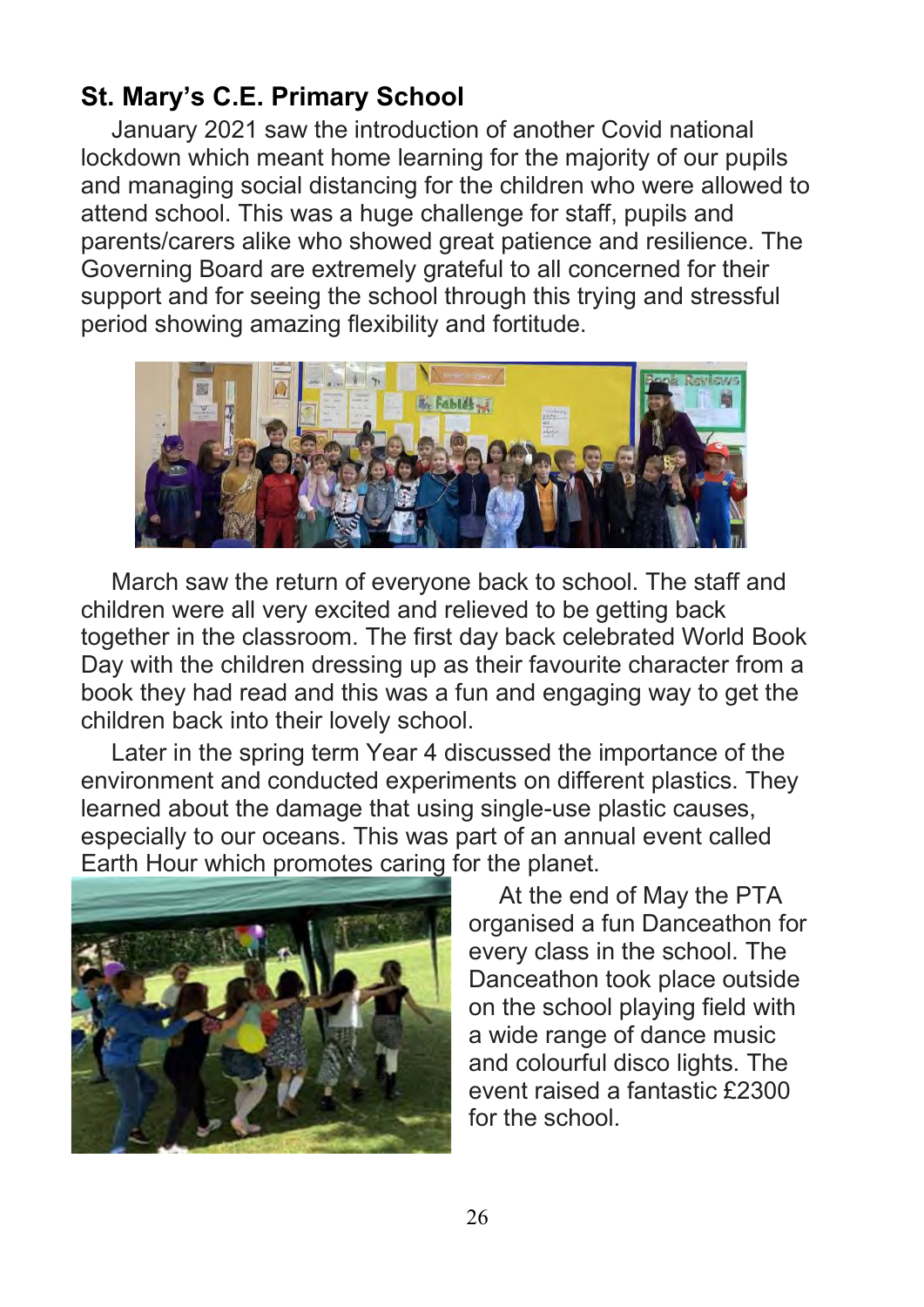Over the summer holidays there were some exciting building works carried out at the school. New decking and roofing were installed outside the Early Years classroom for the children to enjoy outdoor play and learning.

Changes were also made to the layout of the library area to create rooms for 1 to 1 tuition or small meetings, a music practice room and a larger meeting room. These changes have proved really popular and helpful.



Four new basketball posts have been installed in the playground and new adventure playground equipment has been installed in the school field.

Highlights of the autumn term were sessions run by the 2 Johns, who are ex policemen and who explain to the children the importance of on-line/e-safety in an engaging, humorous and memorable way.

The children were encouraged to wear brightly coloured clothing to celebrate Light Day where they spent the day learning about light festivals from different religions around the world. They had a special Collective Worship in the afternoon where the different year groups shared what they had learned during the day.

The Key Stage 1 pupils performed their Nativity Play in church to the whole school on one day and then two performances to parents and carers on the following day.



The children sang, danced and acted with great maturity for ones so young.

Finally, the school has coped very well with the outbreak of the Omicron Covid variant including teachers taking additional lessons for colleagues who have been off work and office staff rolling their sleeves up and helping in the kitchen.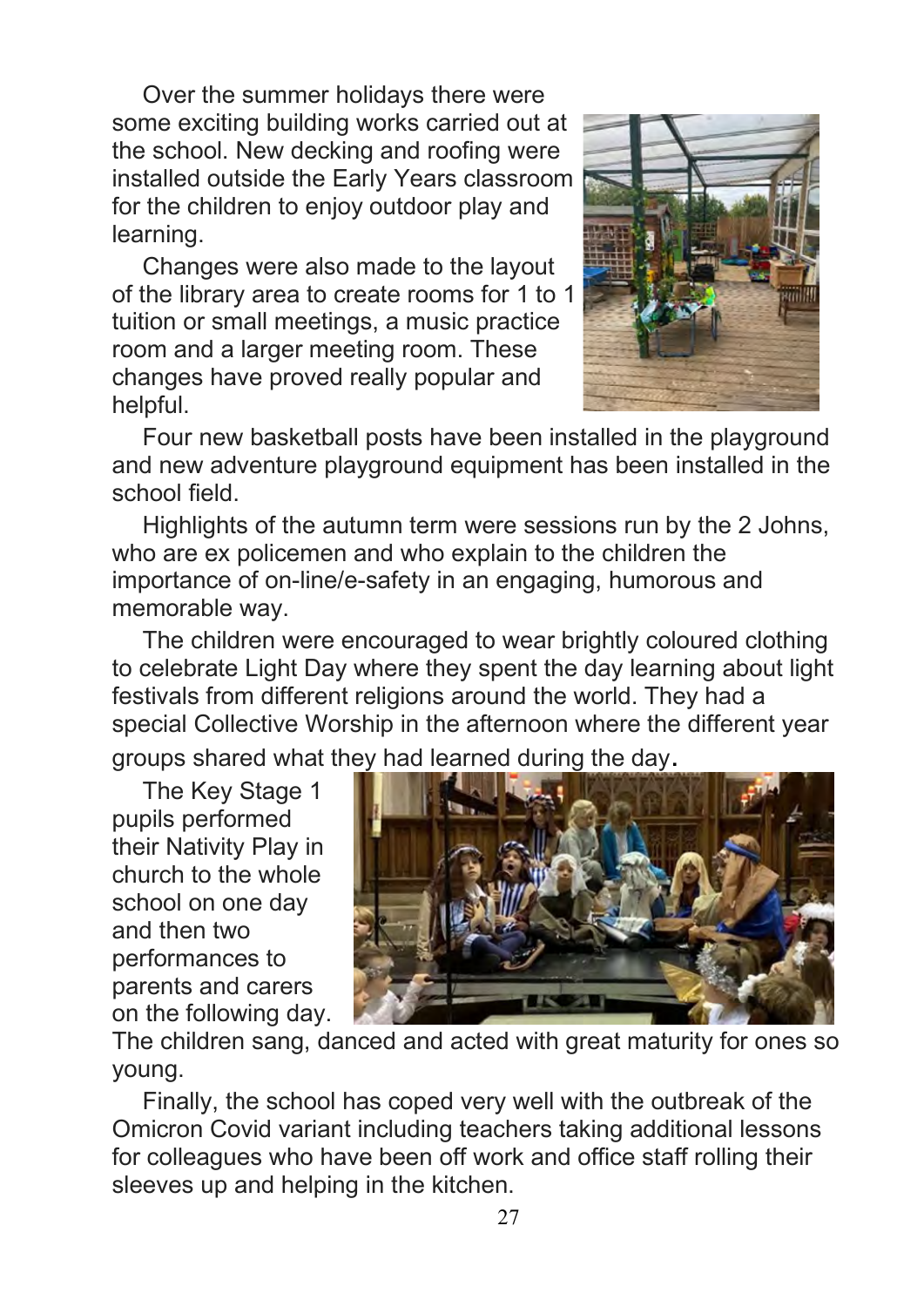The Board of Governors are extremely proud of the wonderful team at St. Mary's.

*John Westnedge, Chair of Governors*

## <span id="page-27-0"></span>**St. Mary's Guiding [\(7thsaffronwaldenguides@gmail.com\)](mailto:7thsaffronwaldenguides@gmail.com) 7th Saffron Walden (St. Mary's) Rainbows**

We have had a good year; we were able to restart our unit at the beginning of the summer term last year. Initially we were on Zoom, then with the improving weather, we were able to move to distanced outdoor meetings, it was really good to meet my new Rainbows face to face for the first time!

Since September we have been meeting within the Parish Rooms, with Covid regulations as relevant. We have been busy doing lots of badges and different activities. We are keeping numbers quite low as we are still in need of more helpers, our waiting list is still very full. However, since we restarted, we have had just under 20 girls that have been able to participate, some of whom have now moved onto Brownies. We have girls from almost every local school as well as from St. Mary's, we also have a Guide helper.

## *Saffy Lester, Rainbow leader*

## **7th Saffron Walden (St. Mary's) Brownies**

Thankfully as the year progressed, we were slowly, bit by bit, able to return to 'normal' Guiding. We started with some distanced outdoor meetings, before being able to use the Parish Rooms again, also with distancing etc as required. We all really appreciated being back within the Rooms.

Our numbers have been steady throughout the year, though as of the start of the summer term 2022, we do have space for a couple of seven-year-olds.

The Brownies that have been with us have absolutely excelled themselves with working hard on their badges, some badges within meetings, some at home. We have this term been able to award our first two Brownie Gold awards, which is very exciting, that meant each girl doing 12 badges and over 1,080 minutes of activities since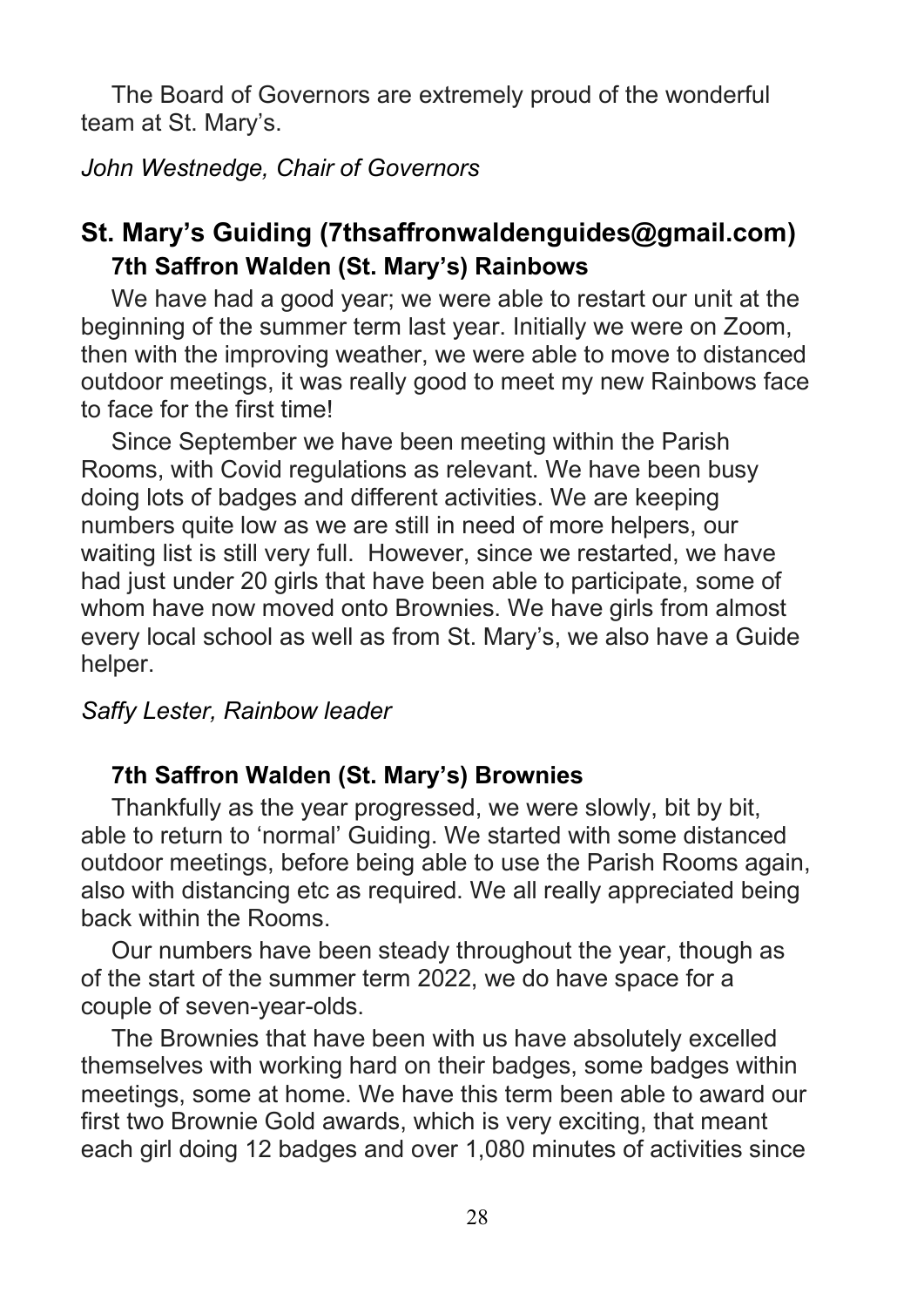thev ioined us. We have several girls that are now bronze and silver award winners and are heading to the next level.

We are looking forward to another year where things continue to get back to normal, whilst also including some celebrations like the Queens jubilee. If anyone would like to come and help us, please do make contact.

## *Julie Lester – Brownie Leader*

### **7th Saffron Walden (St. Mary's) Guides**

Having started the summer term by continuing to meet on Zoom, it was a joy for all of us as we restarted distanced face-to-face meetings outside in May. We met on the grass outside the West doors of the church and completed at least one activity from our Guide programme each week. In July, several members took part in an Aqua Splash session in Sawbridgeworth. One of our Guides was successfully nominated for a Jack Petchey award for her positive attitude and contribution to the life of the unit, which resulted us being able to take the girls on an exciting trip to Go Ape in Thetford Forest in July. She will be attending an awards ceremony in June.

Since September we have been meeting indoors with covidrelated precautions. We have welcomed several new members and worked on a wide range of programme activities. The girls are great fun to work with and we would love to be able to provide a greater range of activities, but we really need more help. Please volunteer if you can.

#### *Margaret Jacobs*

## <span id="page-28-0"></span>**Mothers' Union**

At the beginning of 2021 most of us were receiving our first and second vaccinations and all Mothers' Union meetings were cancelled. Meetings recommenced in May 2021 by kind permission of the churchwardens, according to the strict government regulations practiced on Sundays in Church.

The first meeting was our Mothers' Union Ascension Day Service, when we welcomed Rev Alex Jeewan as preacher. He inspired us by his sermon 'Looking Forward to the Future and Leaving the Past Behind' which encouraged us all.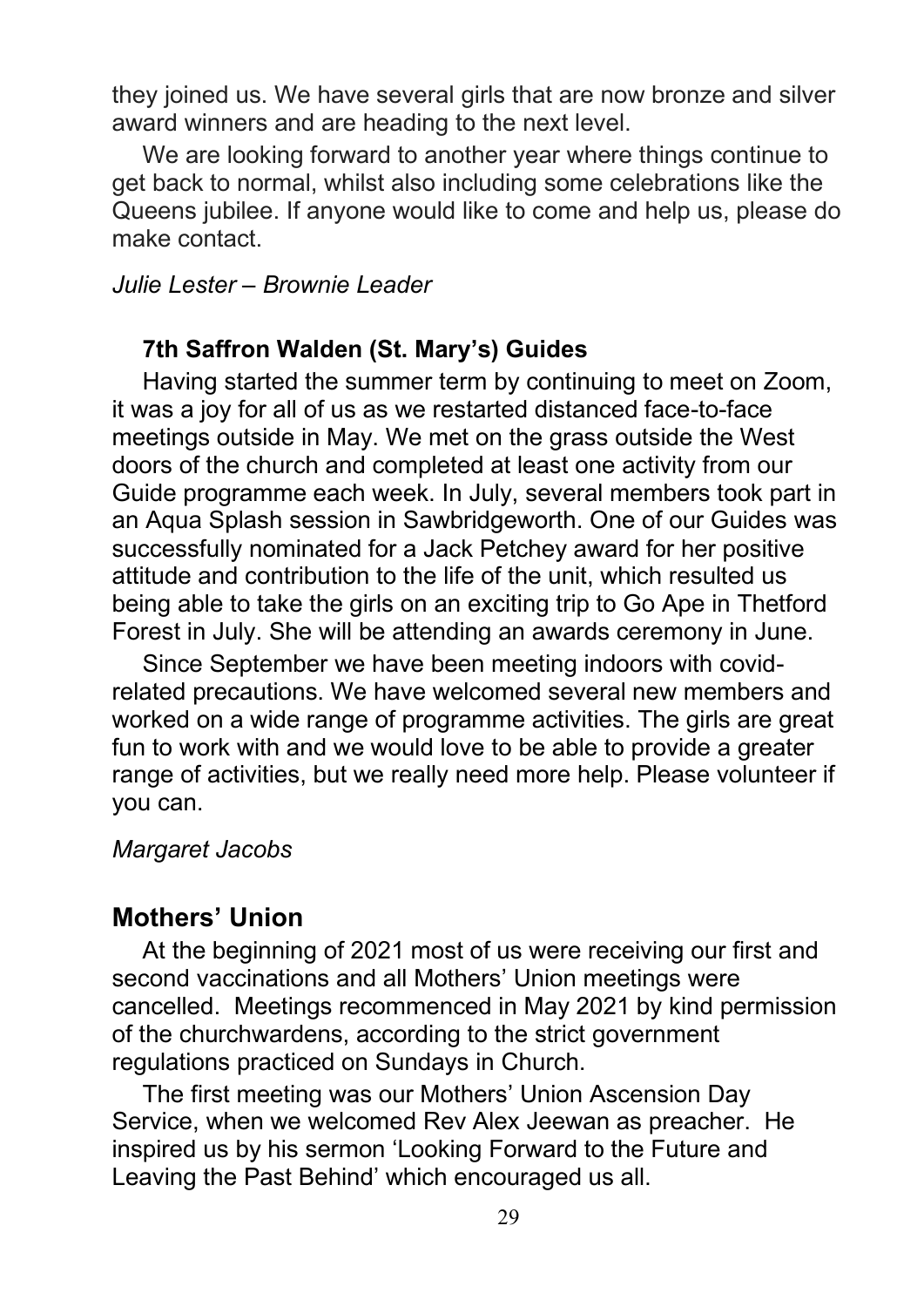Meetings continued in Church until October when we returned to the Parish rooms. The following meetings took place from May 2020 to February 2021

**Worship Religious Topics** Ascension Day **Samaritans Purse** Wave of Prayer **Visit to China** Corporate Communion Visiting & Living in Israel Vigil – Gender Based Violence & Abuse Advent Service

**Bible Study** Garden Party 'Rebuilding Hope and Confidence' Story of Nehemiah **AGM** 

**Social**

Christmas Party

At our corporate communion in September two new members were admitted by our Chaplain Rev Canon Chris Bishop and another welcomed back.

Rev Jeremy Trew admitted one new member at our November meeting. We are delighted to welcome them all.

For the first time this year we held a Vigil of prayer and reflection in the North Chapel to observe the MU 'Global Day of Action' against violence and abuse towards women, part of a United Nations International Campaign.

Reports on all our meetings listed have appeared in the Parish magazine each month.

#### *Brenda Sheath, Branch Leader*

## <span id="page-29-0"></span>**Men's Activities**

#### **Breakfast meetings and Evening Meals**

Sadly, we have not been able to run the Men's breakfast meetings or the Men's Group evening meal since Covid appeared. We hope to recommence Men's evening meals in July, probably at The Crown in Little Walden. More news nearer the time.

The Men's breakfast will probably start again in September. This includes a full English Breakfast and a speaker. It would be lovely to move back to holding this in The Parish rooms.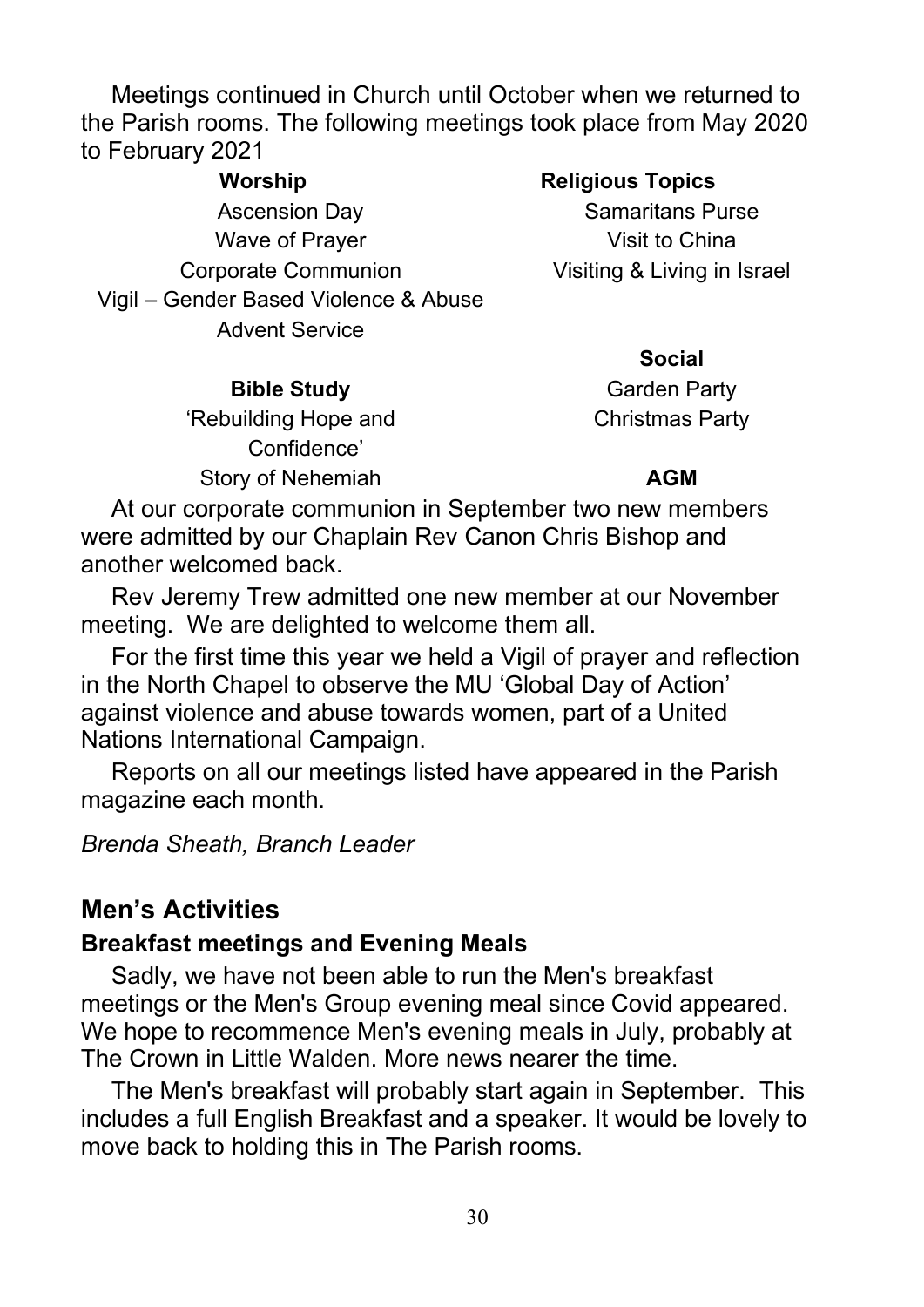All we need is for someone with a small team to prepare the breakfast for us, and should you be willing to help, then do contact me.

The Breakfast meetings were popular when we last ran then, with the last few being held in the King's Arms.

Any volunteers to get us back into the Parish Rooms?

*Robin Betser (01 223 891 385 [robin@waylands.org.uk\)](mailto:robin@waylands.org.uk)*

## **Men's Lunchtime Get-togethers**

Our M5 monthly lunchtime get-togethers at the Kings Arms lapsed with the coming of Covid, the last one taking place on Wednesday 4th March 2020 when 12 attended.

Interest in restarting these regular events stemmed from the autumn of last year but with a plea for a new venue offering easier accessibility for those with mobility problems and accordingly a review was undertaken to identify suitable premises that would satisfy this need.

Resurrecting the event with a new name, Oasis, a trial visit to the Old English Gentleman was arranged for Wednesday 6th October, attracting an attendance of 8. Initially, opinion was divided but in the perceived absence of alternative venues, we have since settled there with attendances ranging from 6 to 8, a significant drop from pre-Covid numbers.

The event continues to be held on the first Wednesday of each month, from 12 noon, but unlike former times when our then host was happy to accommodate any number of people who turned up, we must now make a reservation to ensure a suitable table is available for us. A reminder is posted in Grapevine notices the weekend beforehand. All are welcome.

## *Bill Rose*

## **Men's Saturday Morning Walks**

Men's Walks have been curtailed since January 2020 although a few private walks have taken place in their stead. In May 2020 we celebrated the 6th Anniversary of the Bishop's walk by following its course and in May 2021 we walked over to Thunderly which had an active Parson until about 1830 when his living was subsumed into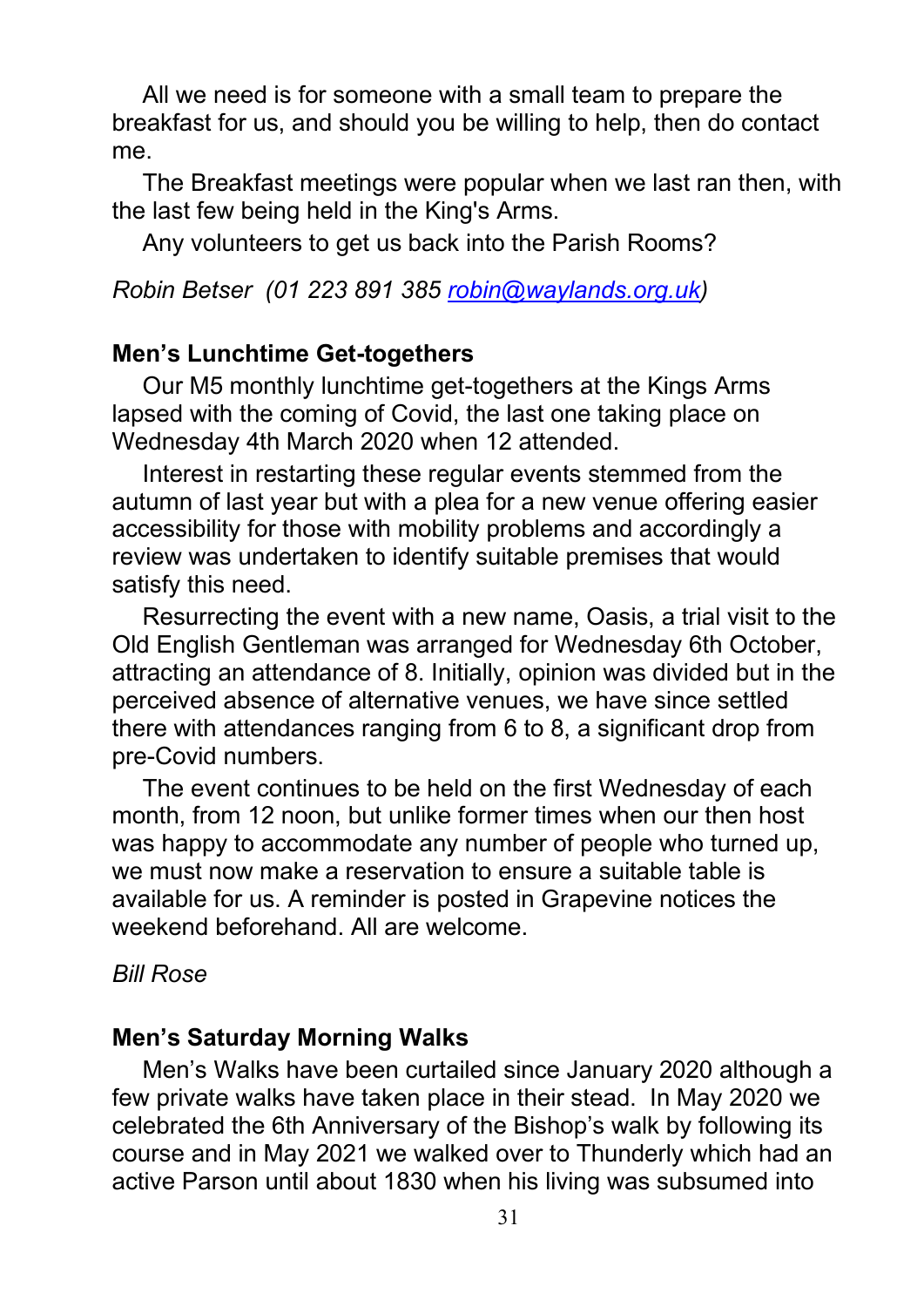the Parish of All Saints, Wimbish. Needless to say, the Parsonage, which still stands today, was a dwelling of considerable substance! A walk in September took us from Sewards End to Wimbish and back by a circular route.

The weather cancelled our usual January walk from Wenden up to Littlebury Green so we revived the walk in March ending up for lunch at the Bell. Further walks are planned for the second Saturdays of May, July, September and November details of which will be published in the Grapevine on the preceding two Sundays

## *Anthony Armon-Jones*

## <span id="page-31-0"></span>**Finance Committee**

The Finance Committee monitors the income, expenditure and financial assets of St Mary's and met on four occasions in 2021. Membership of the Committee for the larger part of the year comprised Rev. Michael Lovegrove (Chairman), Denis Tindley (Churchwarden), David Birchall (Treasurer), Tim Game, Steve Hasler, Robin O'Neill and Simon Potter. As planned, Rev Michael Lovegrove resigned from the Committee in the summer and Richard Garvey was appointed as Chairman in December.

The routine business of the Committee is unchanged:

- To receive reports from the Treasurer on the current financial position
- Consider any changes to our investments
- Consider requests for expenditure which need recommendation to the PCC
- Review the salaries of our employees
- Review the Treasurer's proposed Budget for the following year
- Review the draft Annual Accounts

Additionally the Committee reviews the interim management accounts, variances from Budget, cash reserves and the reserves policy.

2021 continued the financial challenges seen in 2020 as a result of the Covid-19 pandemic. The church remained closed to inperson worship for significant parts of the year and, even when opened up, congregations remained much smaller than those prepandemic. As a result, the weekly giving by attendees was again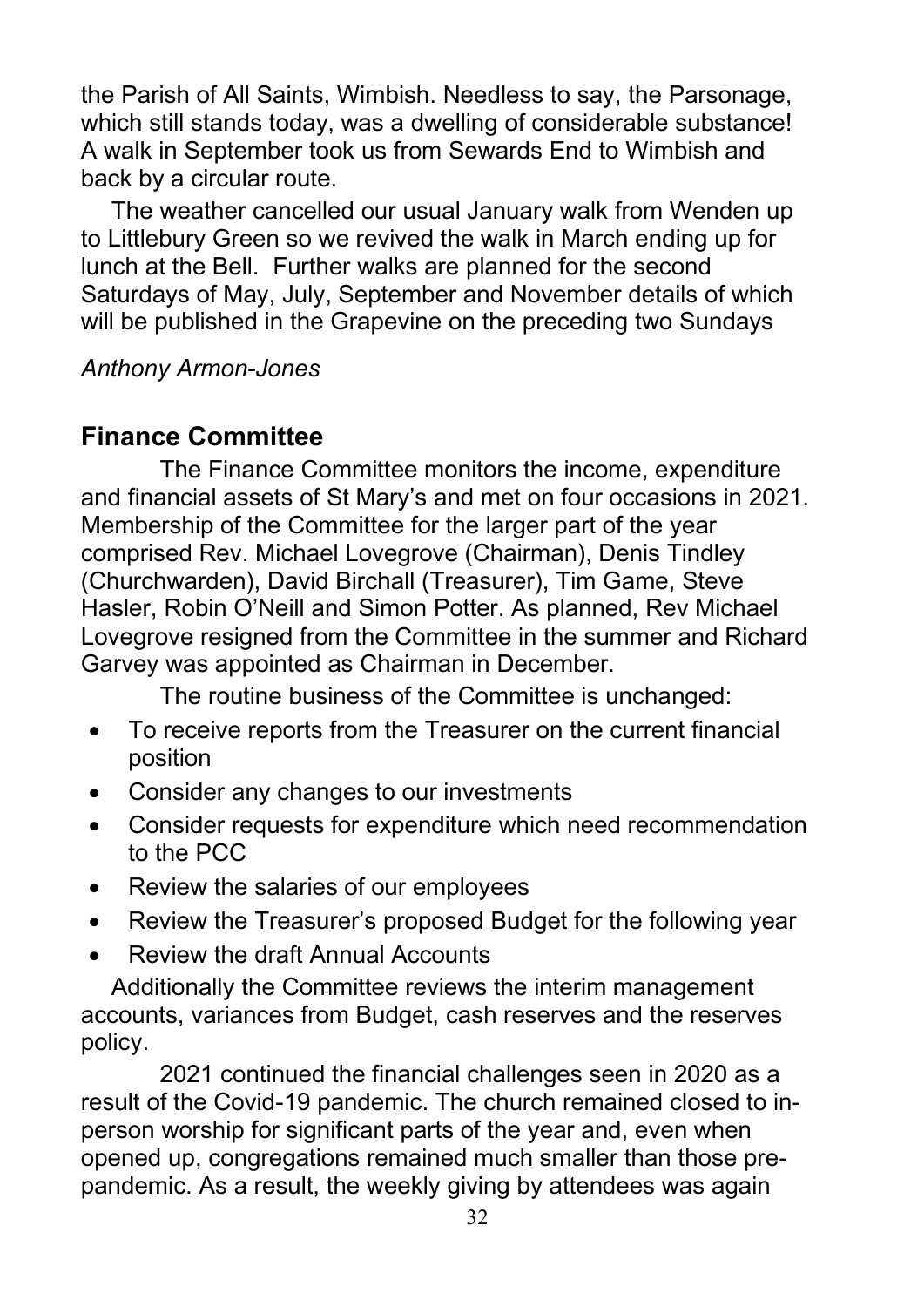much below previous levels. The installation of the 'CollecTin' sitting on the blue safe has enabled contactless giving now there is no Offertory collection. Despite very generous donations/legacies and increases by some to their committed Stewardship giving, the loss of over 30 regular members of the congregation in the last 2 to 3 years has meant a reduction in the congregation's contribution of some £20,000pa. over that period. The cancellation of the Christmas Fair also meant a further £5-6,000 reduction in income.

Current expenditure in 2021 was also much below Budget, with savings across the board in the areas of Church running expenses, training and hospitality as well as the decision to defer the refurbishment of the Parish Rooms. As a result the overall deficit for 2021 came out at a much reduced shortfall of £5,000 although still a second year in the red after a long run of surpluses. We are fortunate that we currently have the reserves to cope, although expectations for 2022 are for a very significant further shortfall and the paring back of those reserves to uncomfortable levels. Every effort will need to be made to bring our income back to a level where we can sustain the work of the church and our outreach to the communities we serve.

Capital expenditure of £163,000 on the repairs to the Chancel roof was largely met from funds specifically reserved for fixed asset repair and maintenance. In addition two donations, a generous grant from the Friends of Essex Churches and the reclamation of VAT from the Listed Places of Worship grant scheme made up the rest.

It costs approximately £250,000 to run St Mary's each year. Income from congregational giving covers approximately 70% of that figure. A further 13% comes from fundraising, fees from weddings and funerals, miscellaneous income and contributions from our sister churches in Sewards End and Little Walden, as well as from the diocese. From the point of view of good husbandry of our resources we need to cover as much of the remaining 17% deficit as possible. This must be done by working to increase our income from all sources whilst ensuring our outgoings are managed as prudently as we can. Without this effort the church's reserves will be exhausted within a few years.

*Richard Garvey, Finance Committee*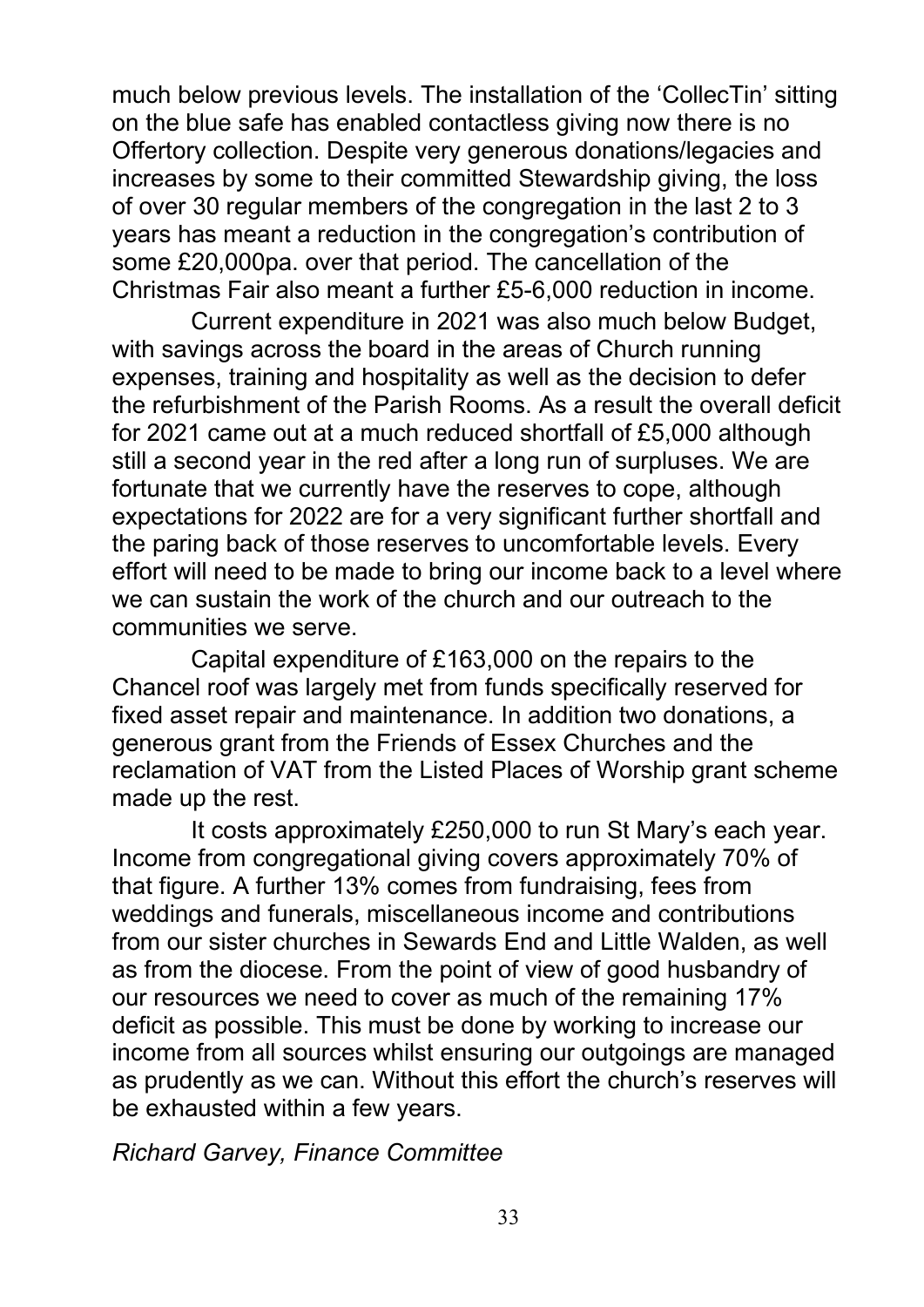## <span id="page-33-0"></span>**Property Committee**

The committee is responsible for the church, Parish rooms, Verger's cottage and the Curate's house, and has held four meetings since the 2021 APCM.

Work on the replacement of the failed copper on the chancel roof with lead was commenced in September 2021 (after the bats had flown) and finished in February 2022. When the copper was removed, fortunately the timbers were found to be mainly in good order. We are very grateful to Steve Hasler for supervising this project and ensuring that costs were controlled. The new lead roof should be good for at least a century.

Considerable work has been done to improve the performance of the amplifiers and microphones in the church, and the new digital sound desk has proved its worth.

Following a comprehensive review of options, it was decided and agreed with Jeremy that it would not be possible to extend the Garden of Remembrance or to find another suitable space in the churchyard.

Jeremy joined us for our August meeting when we reviewed potential major projects. Currently we are lacking a volunteer with project management skills to progress the relocation and refurbishment of the Audley tomb (funding is in place). The refurbishment of the Parish rooms must await both a leader and funding. We will, however, be commencing preparatory work on new lighting for the church, bearing in mind a long lead time and that the existing system has probably only five years before it may fail.

The next Quinquennial inspection will be in September when our major concern is likely to be the life expectancy of the North chapel and aisle copper roof.

Following Rachel's departure, the Curate's house was let on a six-month tenancy. Some refurbishment of the house and improvement of the garden will be completed before Ella arrives in June.

In arriving at its decisions, the committee keeps in mind at all times the aim of meeting the C of E's objectives of carbon zero by 2030.

Much of the committee's routine work is overseeing servicing and maintenance of all its properties; we are particularly grateful to John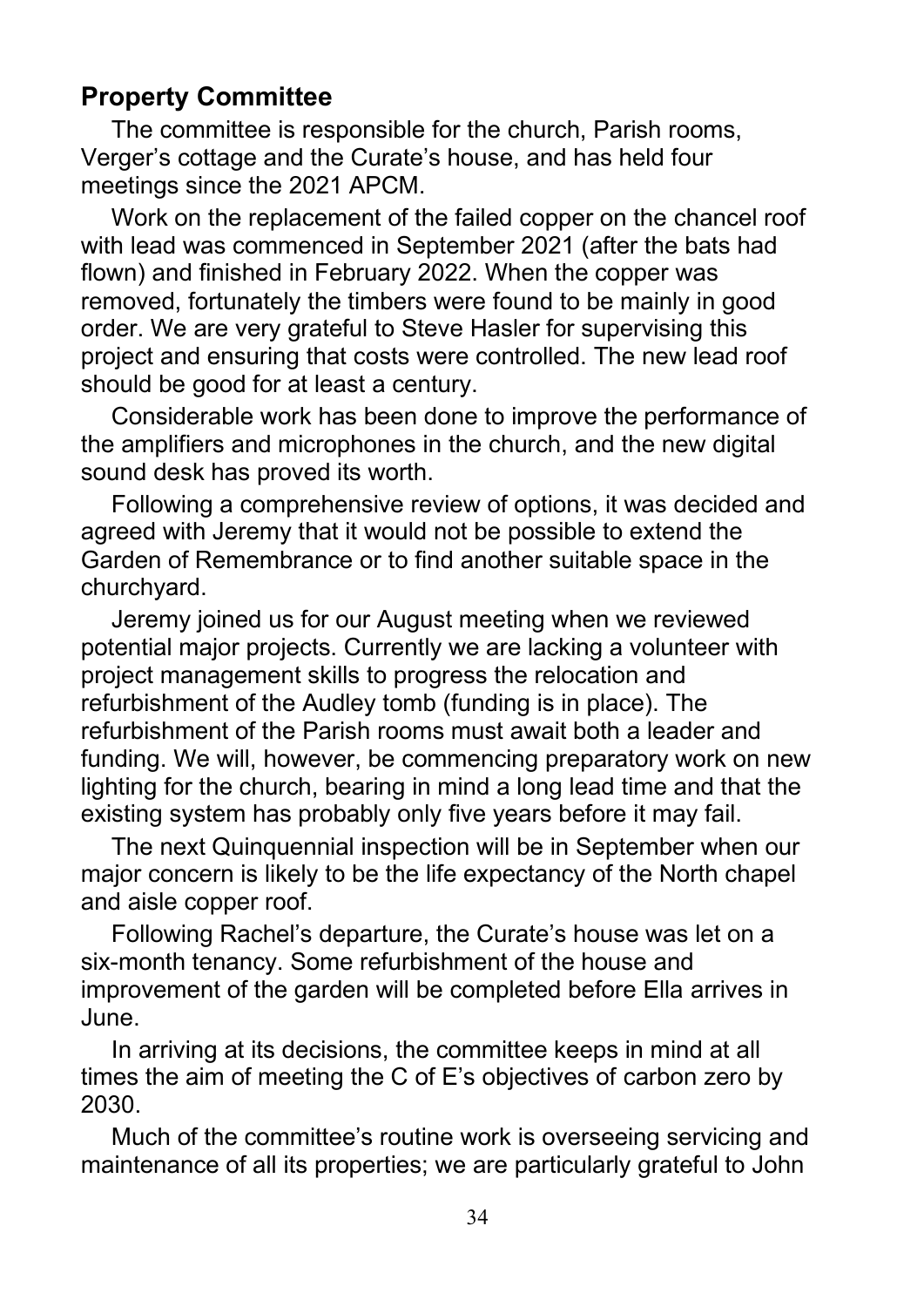Mumford for looking after the Parish rooms and carrying out regular inspections in church.

Chris Bishop has been tidying up and organising the archives temporarily in the Muniments room and we are very grateful for all that he has been doing.

My thanks go to Steve Hasler for his wealth of knowledge and expertise and for his support as committee secretary, and to Mike Felgate, Richard Freeman, Edward Gildea, Lawrence Gooderham and Robin O'Neill for their support and advice.

*Denis Tindley Chair, Property Committee* 

## <span id="page-34-0"></span>**Friends of Saffron Walden Parish Church**

2021/22 has been another year of restrictions due to the pandemic but we have managed to undertake a few projects.

The Sewing Ladies have continued their wonderful work with the Kneelers which this year included some mending once all the kneelers where taken out of store and returned to their respective places in Church. Despite regular spraying the moths had attempted to take up residence as did a mouse in one kneeler but all is well. The Ladies have also made two much appreciated cushions for the Server Chairs

We had two new flower pedestals made and one re-vamped for the Flower Arranging Team . We have also purchased a pair of smart oak funeral biers/trestles which should last for many years to come. Also a new notice board is in hand to match the existing ones, this is for the use of the Baptism Team for their displays and will replace the cumbersome easel which they have been using for some time now.

Undaunted by having to cancel our trips to Lincoln we are now visiting two local Cathedrals Ely and Bury St Edmunds in April and June and hope to re-arrange Lincoln for later this year, pandemic permitting.

We look forward to a busy year ahead.

*Pamela Mugliston*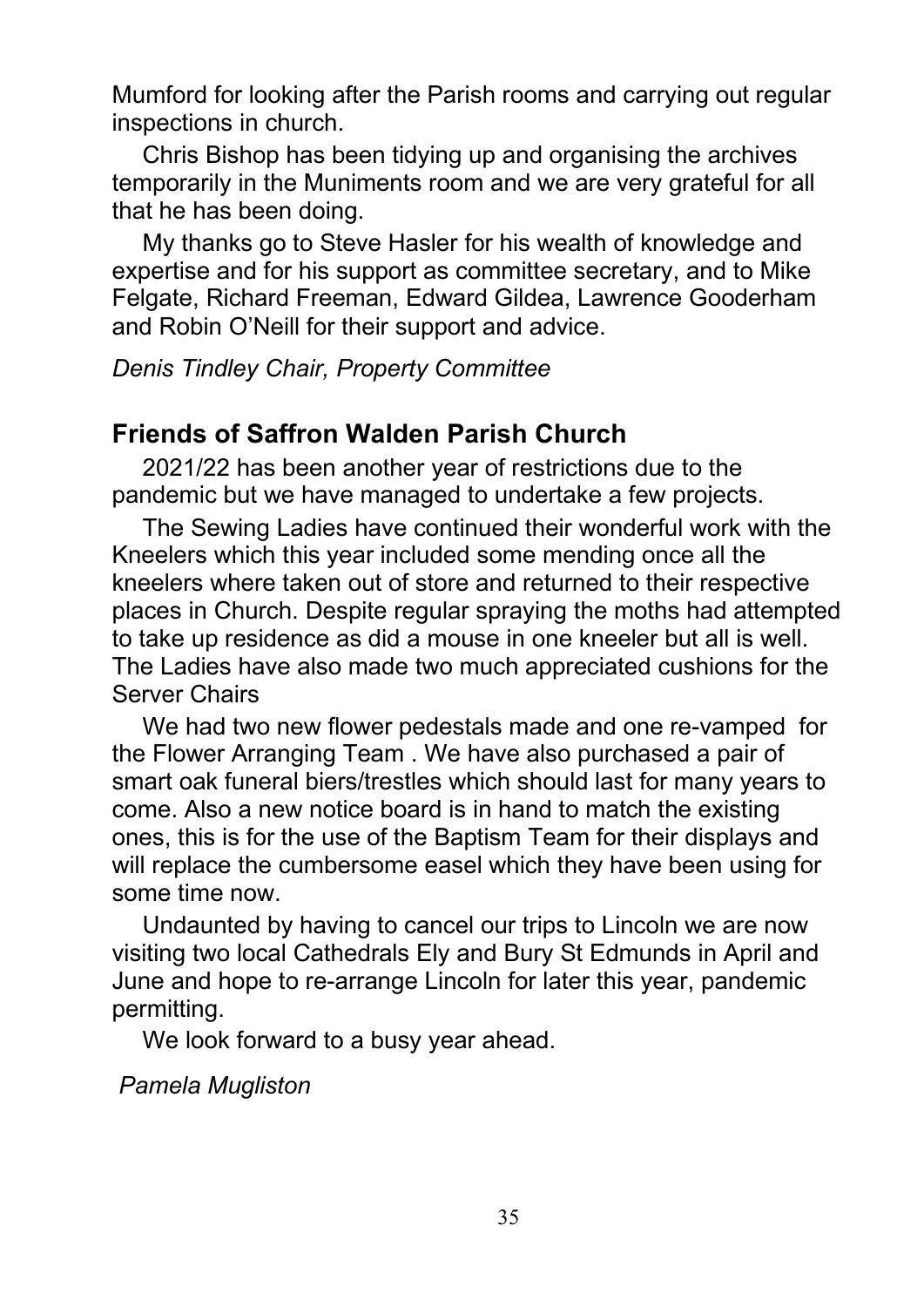## <span id="page-35-0"></span>**Transition Project**

The Transition Project continued to provide help, support and advice to those seeking employment throughout 2021 in spite of the constraints of Covid.

As we would normally spend around an hour face-face with clients and most of our advisers are regarded as being at risk if exposed to Covid, most of the work was carried out online using both phone and Zoom.

Using Zoom proved relatively straightforward but time consuming and inefficient. It was also extremely challenging where the client did not have internet access and could only use a phone.

We returned to face-face working in the upper floor of the Parish Rooms in November but this proved short-lived with the onset of Omicron.

During the year we had over 140 client-adviser sessions. Clients ranged from school leavers and experienced workers to PhD students seeking to move from academia to industry. It was particularly satisfying to watch clients move from thinking they were unemployable to full time employment. Most underestimated their own skills and capabilities.

We have maintained a working relationship with the DWP as well as the CAB and Uttlesford Frontline. St Elizabeth's shop has also proved to be a valuable staging post by offering supportive voluntary work experience for those seeking to return to work.

Our very limited advertising has been centred on the weekly entry in Walden Local, together with a web site, poster displays and leaflet distribution via the Food Bank.

We were able to provide good Wi-Fi coverage for the main Parish Room using donated equipment. We received a grant from Education Services 2010 and further individual donations which meant that the project did not require any cash support from St Mary's in 2021. The grant will not be repeated in 2022 but we will be seeking other funding where appropriate.

We are planning to return to face-face working in 2022 but will keep the value of the project under review as client numbers are very low at present and the number of local vacancies is extraordinarily high.

*Gerald Gardner on behalf of the Transition Project Team*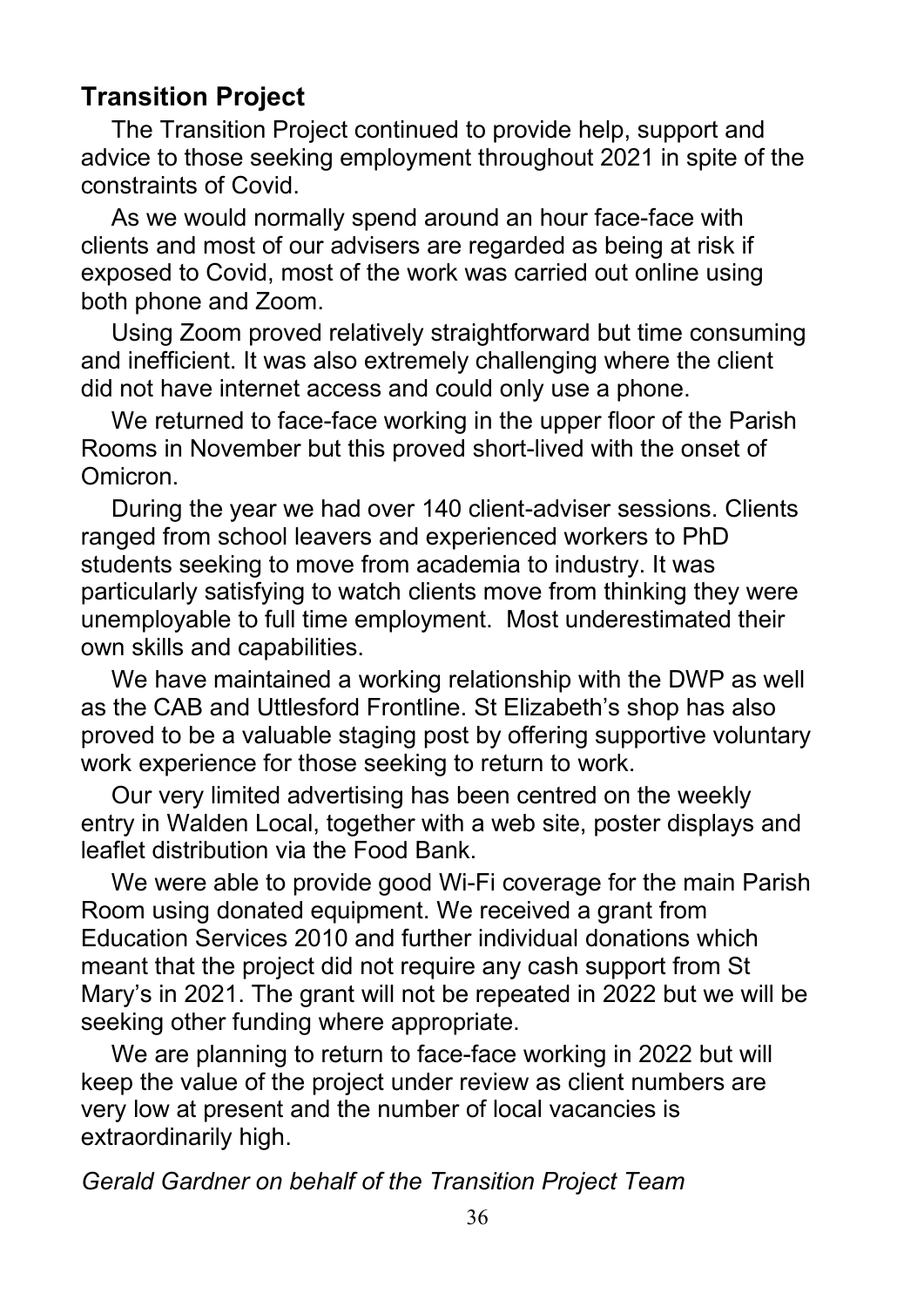## <span id="page-36-0"></span>**Jimmy's Group**

Jimmy's has continued to provide support for the homeless in Cambridge throughout the pandemic. They work with the local community, volunteers and partner agencies to deliver 24/7 emergency accommodation and supported housing for those who would otherwise be homeless or vulnerably housed. They support them through positive changes to help them resettle into more suitable and stable accommodation, leading them towards an independent lifestyle.

We have not been able to host our usual Aftershock meal or Harvest Festival donations this year. However, our Church family has collected £647.50 in regular donations in support of Jimmy's. This has been used to continue our monthly vegetable donations from the market together with donations given directly to Jimmy's.

We would like to thank you all for your continued generous support of Jimmy's.

*Tim Game*

## <span id="page-36-1"></span>**Archive Group**

Since my last annual report, with permission, I have moved all accessible archive materials up to the Muniments Room.

These documents include copies of the Parish News (from the 1800s to the present day), copious past PCC papers, records relating to the church building, and, amongst other things, an assortment of individual group records and documents that need careful storage.

My thanks go to the small group of volunteers who initially helped manhandle the majority of these documents up the 'windy stairs' to the Muniments room. My thanks also to the PCC for allowing me to purchase the boxes needed for storage.

The work continues, and I am grateful that the room is not only lit but warm!

## *Canon Chris Bishop on behalf of the Archive Group*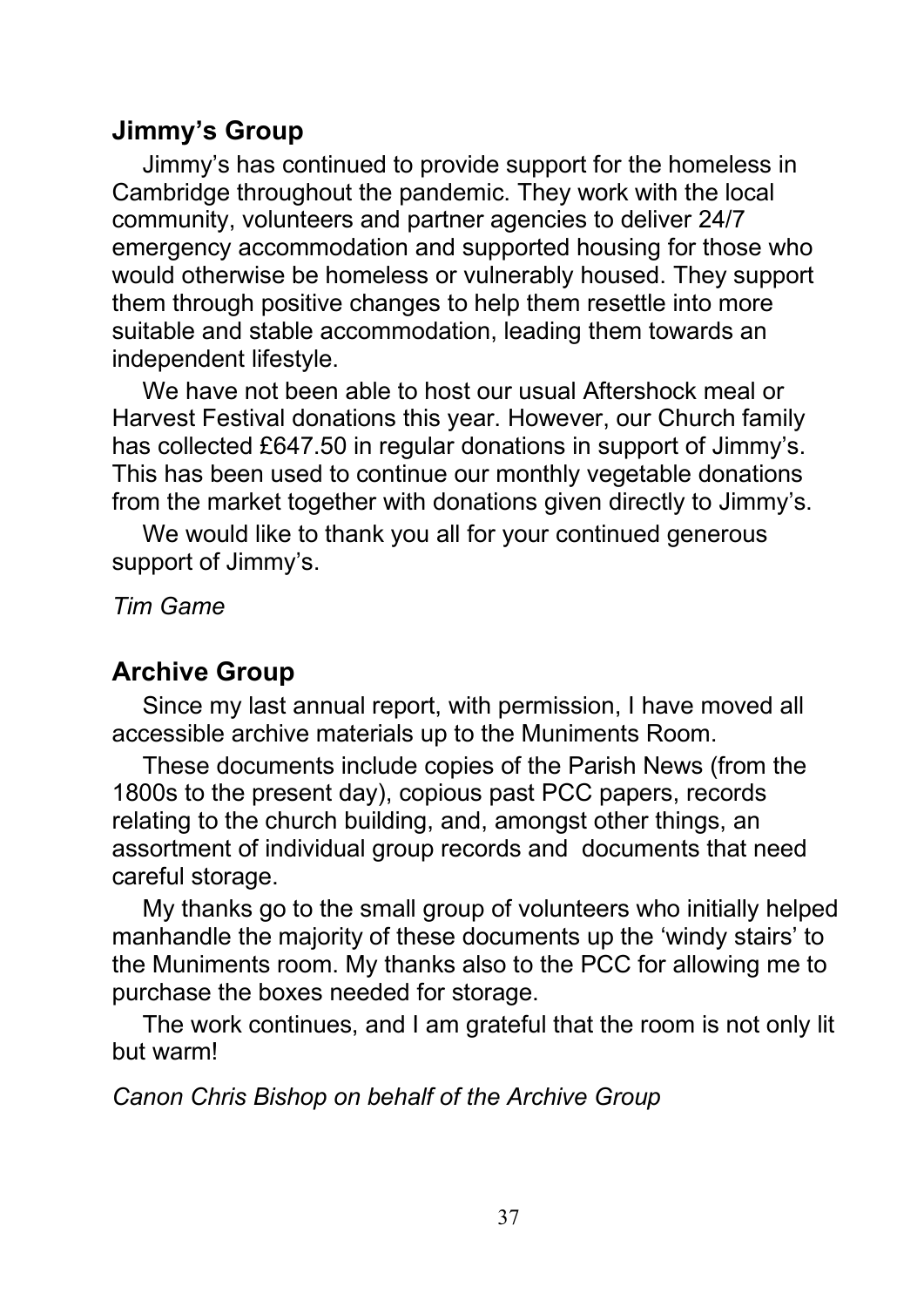## <span id="page-37-0"></span>**ECO Church**

2021 was always going to be a significant year, since the UK was hosting the COP 26 conference in Glasgow in November. This was the motivating force around many of our actions.

- We held our first Climate Sunday service in September, Edward also gave his address at Climate Sunday services in the URC, Great Chesterford, Wendens Ambo and Wicken Bonhunt.
- An illustrated talk by Edward on 'Adventure, Activism and COP 26' was held in the Church Rooms during the Great Big Green Week, but was poorly attended.
- Support was given to Thaxted church to help them embark on their Eco church journey, and it is hoped that a supportive group of local Eco churches will develop this year.
- One Aftershock session was devoted to adventure, climate and the environment.
- The same topic formed the theme of an environmental day at Dame Bradbury's school and an assembly at St Mary's Primary School.

Our current standing with regard to the Eco Church scoring system is as follows:

## **Worship and Teaching: Gold 100/110**

Concern for the environment has continued to be reflected regularly in our worship, prayers and sermons, even during lockdown.

## **Buildings: Bronze 217/510**

The main focus of the Premises committee has been repairing the chancel roof, which gave us the opportunity of including a layer of insulation, which will make a small but significant saving in our carbon footprint. The refurbishment of the Church Rooms has had to be postponed for a year, but the switch to LED lighting is now top of the agenda, since the current lighting system is progressively failing.

An ethical and sustainable procurement policy is being developed for discussion at the PCC.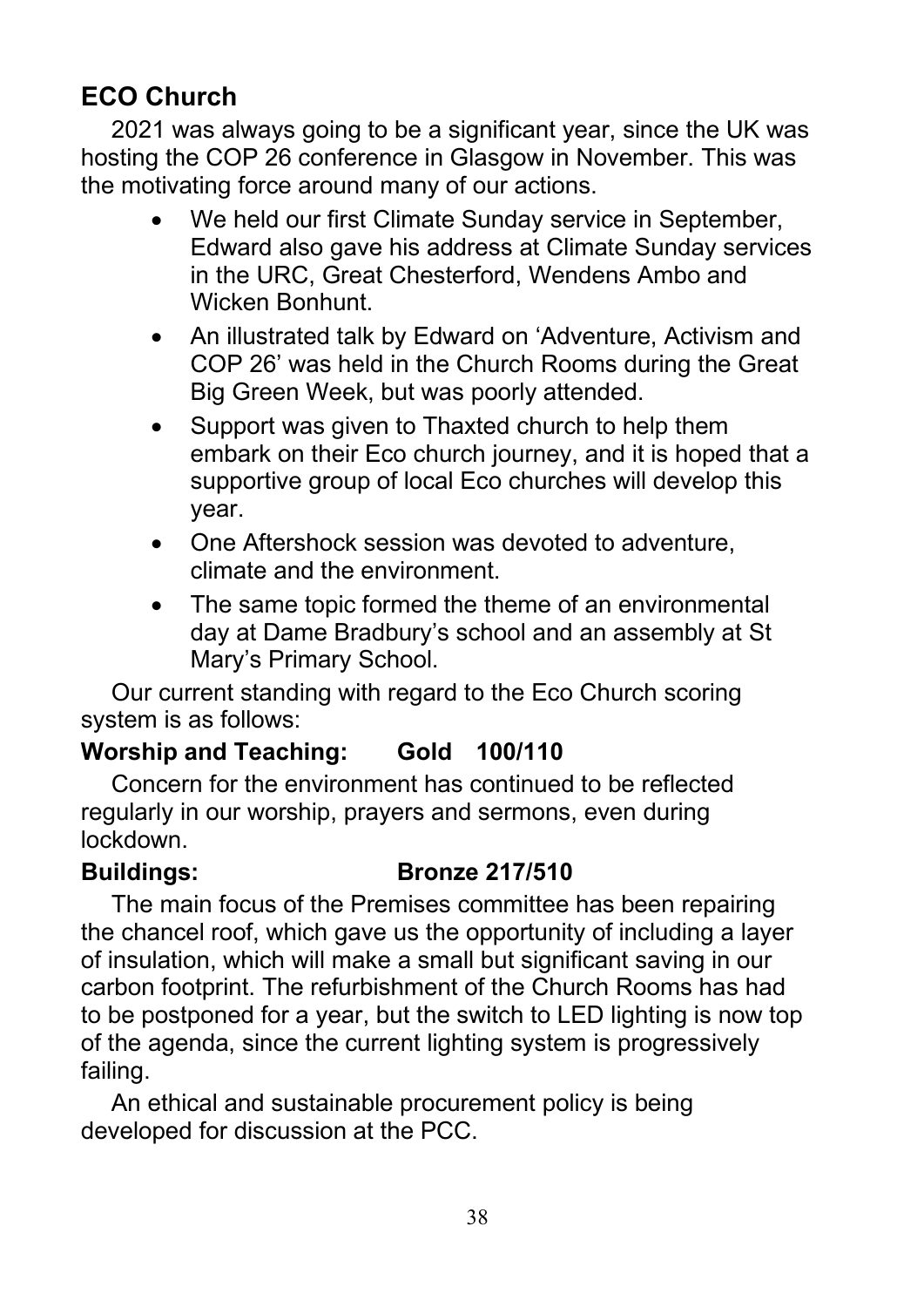## **Churchyard Silver 90/155**

We have continued to increase bio-diversity and pollinators in our churchyard. A further 50 'medallions' of turf were dug in the autumn and planted with more wildflower seeds, which are already germinating. Another c30 primroses were planted in January. These had struggled during the previous two years, but by planting them earlier, they have had the benefit of the wet winter to get established. The wildflower areas were scythed in September and half the mowings were taken to a donkey sanctuary and the rest left to provide hibernation opportunities. There has been no sign that our hedgehog boxes were inhabited

## **Community and Global Engagement Silver 144/216**

A topical article about the environment has appeared in every edition of the Parish News for the last 3 years and has been added to the Eco pages on the website. Our thanks to the Andy Colebrooke and Martin Hugall for publishing these so efficiently.

Edward represented the environment and Eleanor Game represented young people on the Local Plan Stakeholder Forum during the UDC local plan consultation last year.

In October our church bells rang with thousands in the UK and many others across the world as part of the 'Ring out for Climate!' initiative to send their message of warning on the eve of COP 26.

Alison Trew ran a Fairtrade stall with Hazel Colebrooke on 6th March as part the national 'Fairtrade Fortnight' and we hope that this will become a regular feature of church life.

#### **Lifestyles: Silver 86/160**

Our main initiative in this category for the coming year is to conduct a survey of our congregations' lifestyles, to ascertain the extent to which our concern for the environment and the climate crisis is translating into carbon footprint reduction, increased walking and cycling, changing eating and consumption habits and involvement in local environmental causes.

An ethical and sustainable procurement policy is being developed for discussion at the PCC.

Our team is now 8 strong, with the very welcome addition of John Forster, Shawn Martin and Alison Trew to the existing team of Jacky Damary Holman, Chris Knight, James Razzell, Chris Hall and me.

*Edward Gildea*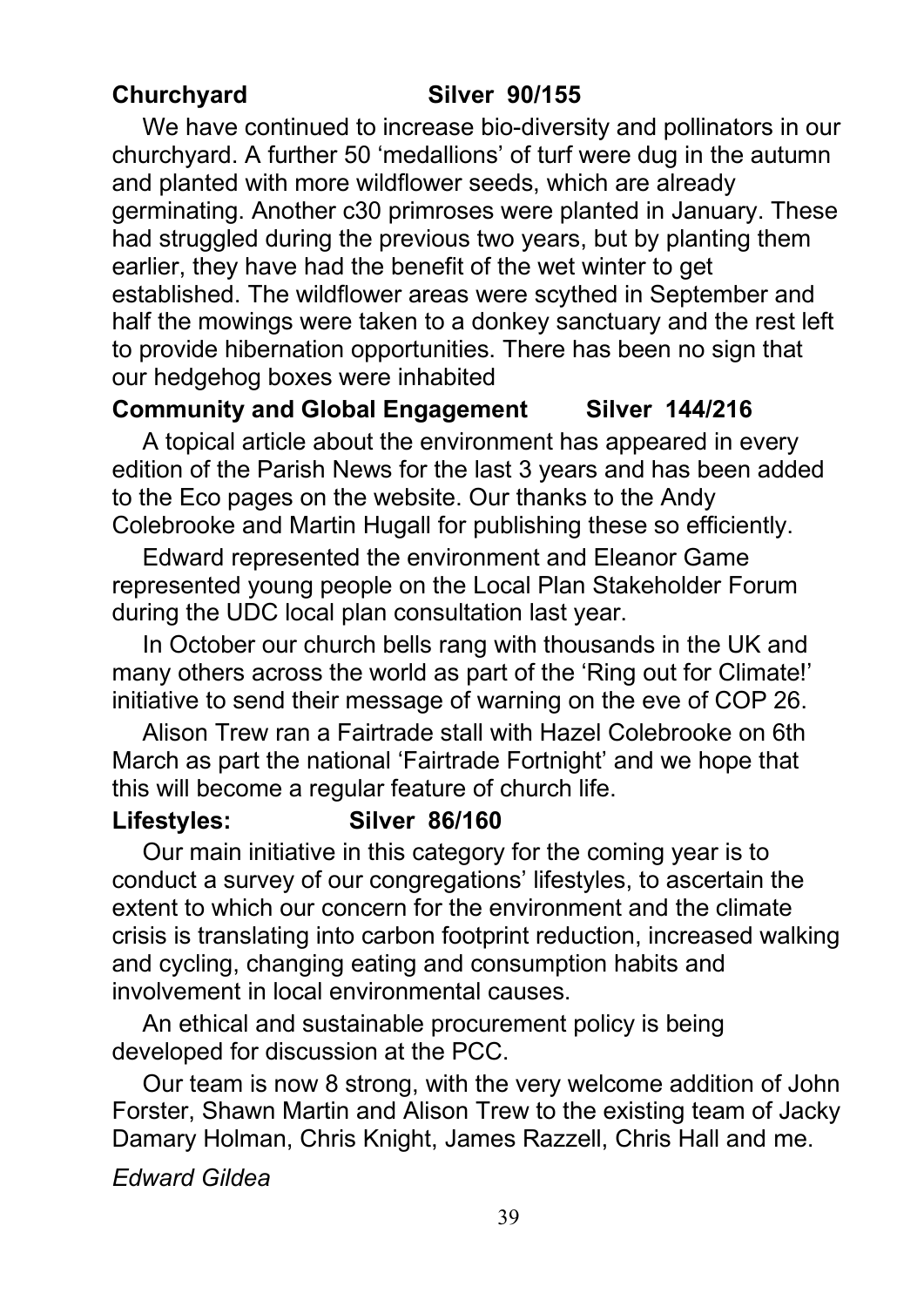## <span id="page-39-0"></span>**Links with the Worldwide Church: Lynn Treneary, our CMS Mission Partner in Maridi, South Sudan**

Having just settled back into Maridi Diocese in the autumn of 2020 Lynn had to return back home early in 2021 as she was in constant pain with back problems which needed treatment. This took till July/August 2021 for her to feel better and was given the all clear to return. As usual she received a wonderfully warm welcome back and was quickly involved in outreaching to primary schools, trying to find support for treatment of Nodding Syndrome and her teaching involvement in Chaima Christian Institute.

She was very upset with what she discovered in her visit to Primary schools especially along the Rubeck Rd. Five out of the six schools she visited had incomplete buildings and a lack of essential equipment e.g. blackboards, desks textbooks etc with many having to have lessons outside. All boreholes that provide water are broken, needing servicing and pumping out dirty water which is the major cause of Nodding syndrome. Medicines are being provided but will run out by May.

On a brighter note she has been ordained and Lynn took her First communion service while visiting the Rubeck area; Chaima Christian Institute had its fourth Graduation, The Episcopal Church of South Sudan put on a two week retreat for Lay ministers, Deacons and Priest which Lynn went on. There were great celebrations of the centenary of the gospel being brought to Maridi by CMS missionary William Haddow in 1922. She asks for prayer as she sees new possibilities opening for Chaima Christian Institute by becoming a campus of the Episcopal University but the process has stalled as other chancellors do not want the change this will bring to their colleges…

She writes how grateful she is for churches supporting her (of which we are one) for giving so generously and often getting them out of difficult situations and opening doors for new possibilities. The CMS group that meets to pray and support Lynn is meeting again on Friday 29th April and if you would like to join us please contact me.

*Sue Walker, CMS Link*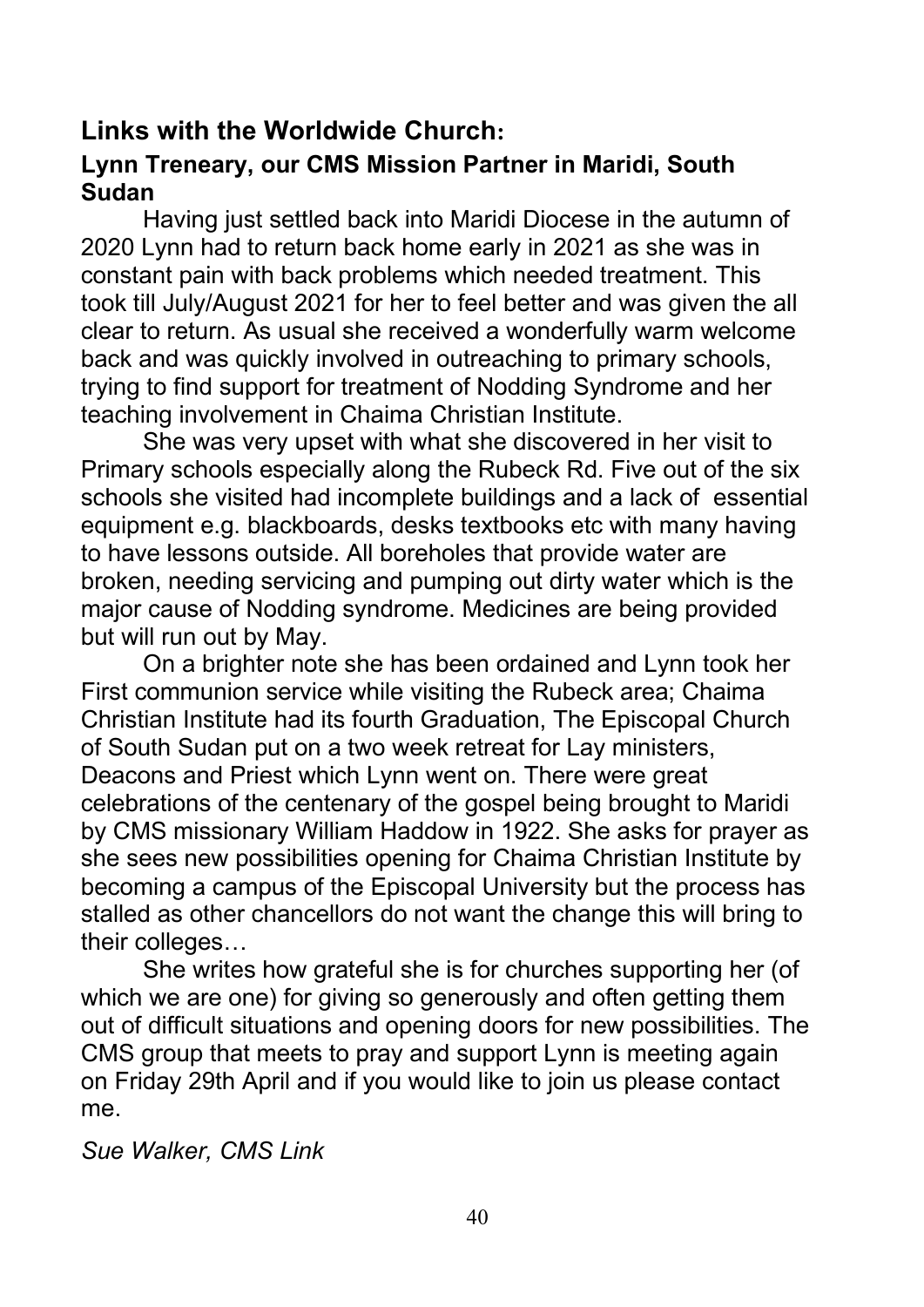## **David and Sári, serving with Wycliffe Bible Translators in Romania**

As experienced translators David and Sari Gardner's roles have changed somewhat and their new primary roles are training and supporting Bible translators for the Standard Romani Bible Translation Committee. This funded project works exclusively on a Standardised Romani language version with the intention of avoiding dialects. David & Sari's support ranges from helping them with exegesis to assisting in preparing an accurate, clear, natural and acceptable translation, giving advice on mother tongue literacy and computer support work. In addition, they trained the new translators in the use of Paratext, the Bible translation software that they'll be using throughout the project. The first sections should be completed for distribution in time for Easter.

### *The photo of Sari and David was taken at a regional conference in Oradea, western Romania*

David continues working on PTXprint, so that producing appealing trial editions of Scripture is within the grasp of translation teams worldwide. This work is already receiving



international acclaim. A user reported: *"The dream of immediate diglot Scripture publishing is now a reality. Praise the Lord with us! Over the weekend we completed typesetting 1-3 John and Jude in four languages (more coming soon)." "Even the (picture) captions are in diglot."*

## **The Family**

Covid continues to run amok in Romania which has a much lower vaccination rate than the UK and also very different isolation rules such that almost all of Mark's university lectures were on-line. Emma also spent a lot of time away from school but seems much less affected by this than Mark. Erik also worked at home for many weeks but the village junior school was less affected than secondary schools.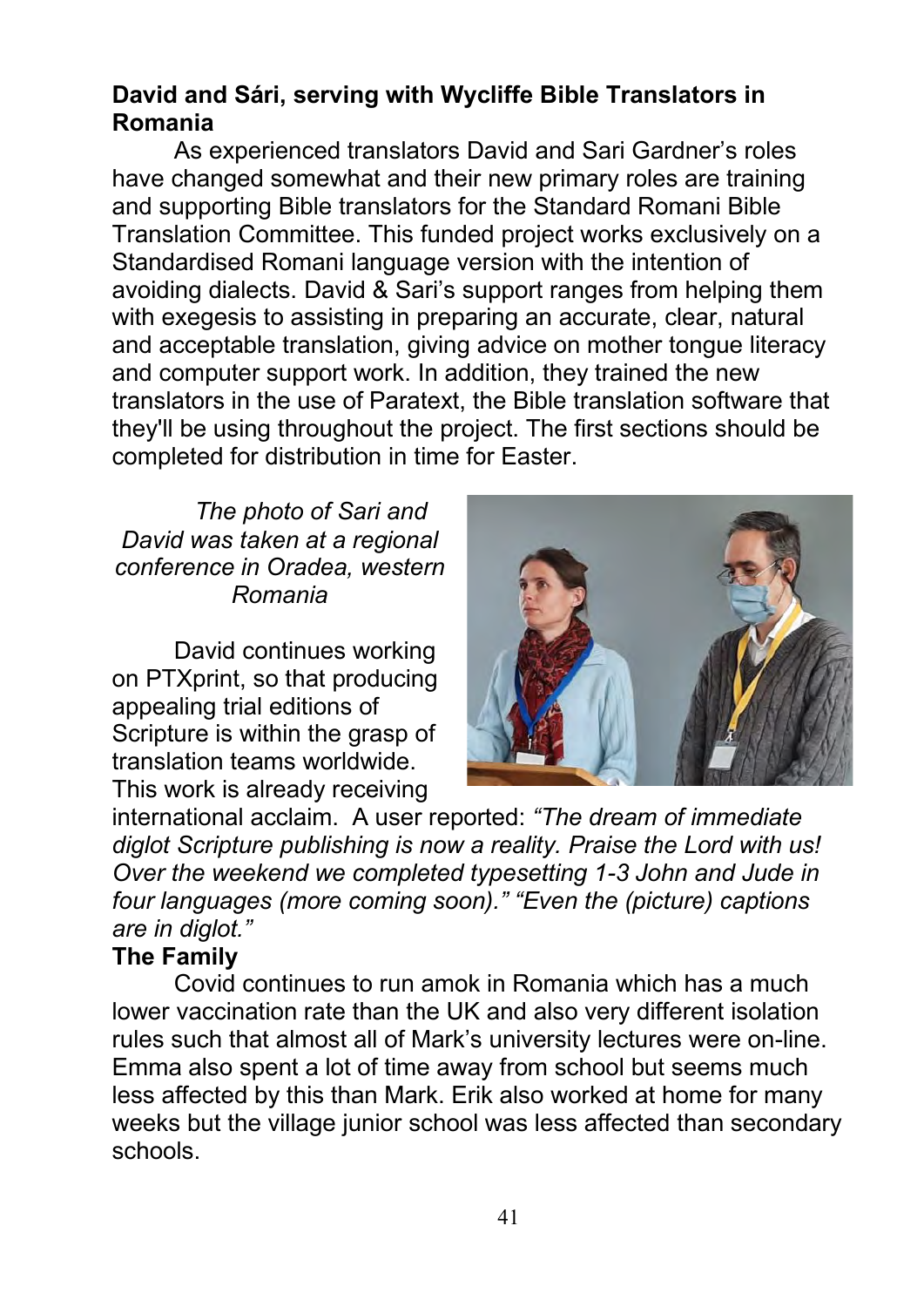

David. Sari with Erik, Aniko, Emma, Mark

In spite of Covid, Aniko did very well in her Baccalaureate examinations and is now spending a year in France as a volunteer working at a retirement home – her French has improved dramatically as has her confidence in travelling around Europe.

It is now over 2 years since we have been able to visit them

but we expect to see them while they are based with us as they visit supporting churches in England during the summer.

All their living costs are still completely dependent on personalised donations via Wycliffe and given increasing expenses everywhere, they are anticipating a shortfall of at least 10% in 2022.



*Sari and David talking about Wycliffe at a Hungarian Christian youth festival*

*Gerald Gardner*